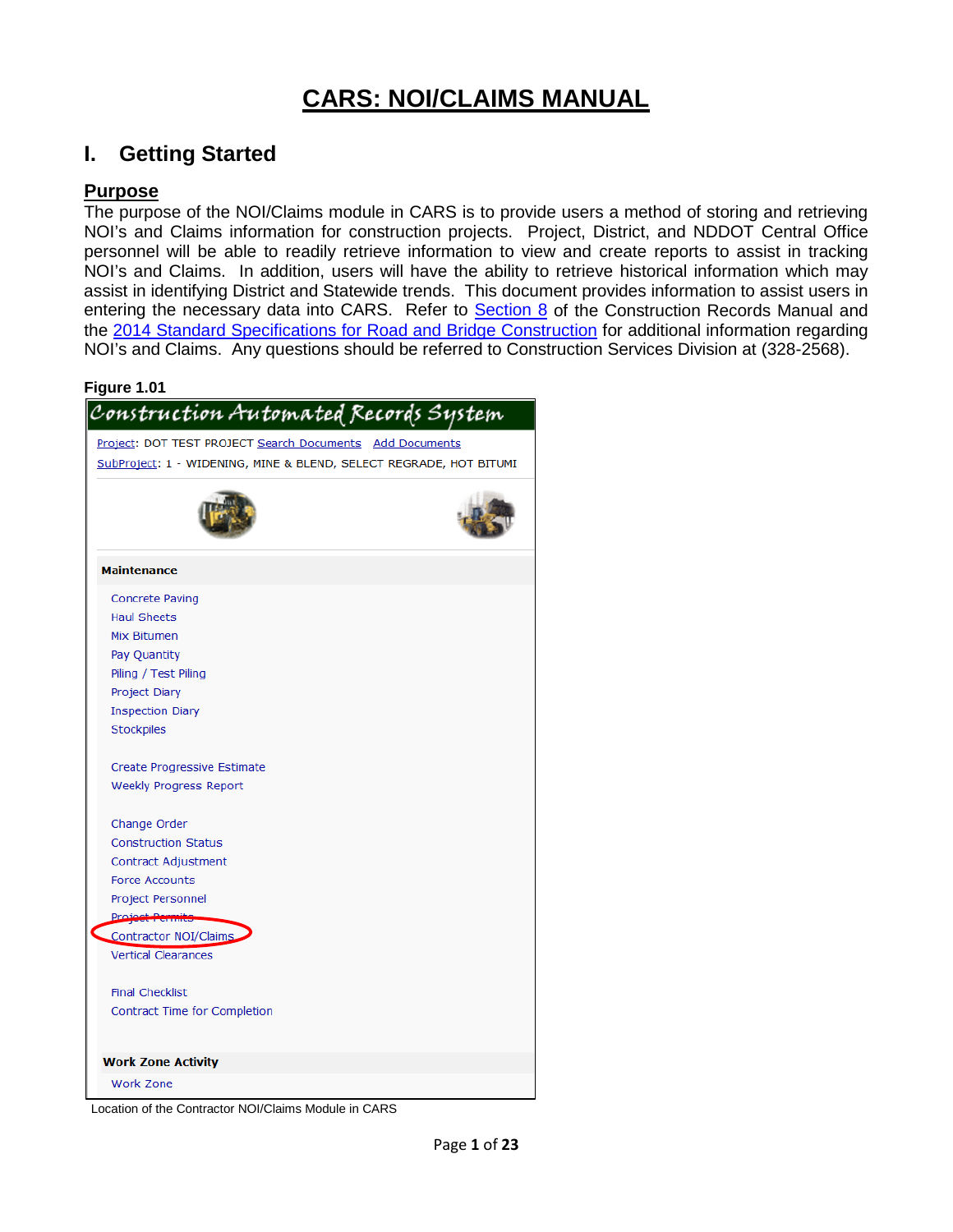# **Definitions**

- Claimant: A claimant may be either the Prime Contractor or a Subcontractor. However, if notice is provided by a Subcontractor it must be submitted through the Prime Contractor.
- NOI: Notice of Intention to File a Claim [\(SFN 16743\)](https://intranetapps.nd.gov/dot/forms/SFN16743.pdf) must be submitted in accordance with Section 104.04 of the Standard Specifications.
- Claim: Claims must be submitted in accordance with Section 104.05 of the Standard Specifications.
- Filing A Filing refers to an unresolved issue or dispute for which Verbal Notice, Written Notice, and/or a Claim has been submitted. A Filing may be in the Verbal, Written, or Claim Stage.
- Filing Group A Filing Group is synonymous with a Filing and is used to describe a Filing and the Stages that the Filing will proceed through until resolution. The Filing Group can be seen on the right hand side of the screen and is used in creating a new Filing [\(See Figure 1.06 below\)](#page-3-0). Each dispute or project issue will have its own Filing Group. Separate disputes or issues are numbered sequentially. i.e. Filing #:1, Filing #2, etc., on the Claim Filings screen (See Figure 1.03 [below\)](#page-2-0).
- Stage: Refers to the Stage that a Filing is in [\(See Figure 1.03](#page-2-0) below).
- Status: Refers to the Status that the Stage of the Filing is in. For example, if an NOI has been submitted, all work has been completed as included in the NOI, and all documentation has been received within 30 calendar days of completing the work, as outlined in Section 104.04 B of the Standard Specifications, then the Status would be displayed as shown in [Figure 1.02](#page-2-1) below. The intent is for the user to be able to identify the current Status of each Filing on the Claim Filings screen [\(See Figure 1.03 below\)](#page-2-0).

The available Statuses for each Stage are as follows:

- $\triangleright$  Stage 1: Verbal
	- 1. Status: Receipt (Open)
	- 2. Status: Receipt (Closed)
	- 3. Status: Receipt (Withdrawn)
- $\triangleright$  Stage 2: Written
	- 1. Status: Receipt (Open)
	- 2. Status: Receipt (Withdrawn)
	- 3. Status: Pending Issues (Open)
	- 4. Status: Pending Issues (Withdrawn)
	- 5. Status: Pending Documentation (Open)
	- 6. Status: Pending Documentation (Withdrawn)
	- 7. Status: Pending Review (Open)
	- 8. Status: Pending Review (Withdrawn)
	- 9. Status: Pending Engineer Decision (Open)
	- 10. Status: Pending Engineer Decision (Withdrawn)
	- 11. Status: Pending Contractor Decision (Open)
	- 12. Status: Pending Contractor Decision (Withdrawn)
	- 13. Status: Contractor Decision (Open)
	- 14. Status: Contractor Decision (Withdrawn)
	- 15. Status: Contractor Decision (Closed)
- $\triangleright$  Stage 3: Claim
	- 1. Status: Receipt (Open)
	- 2. Status: Receipt (Withdrawn)
	- 3. Status: Pending Review (Open)
	- 4. Status: Pending Review (Withdrawn)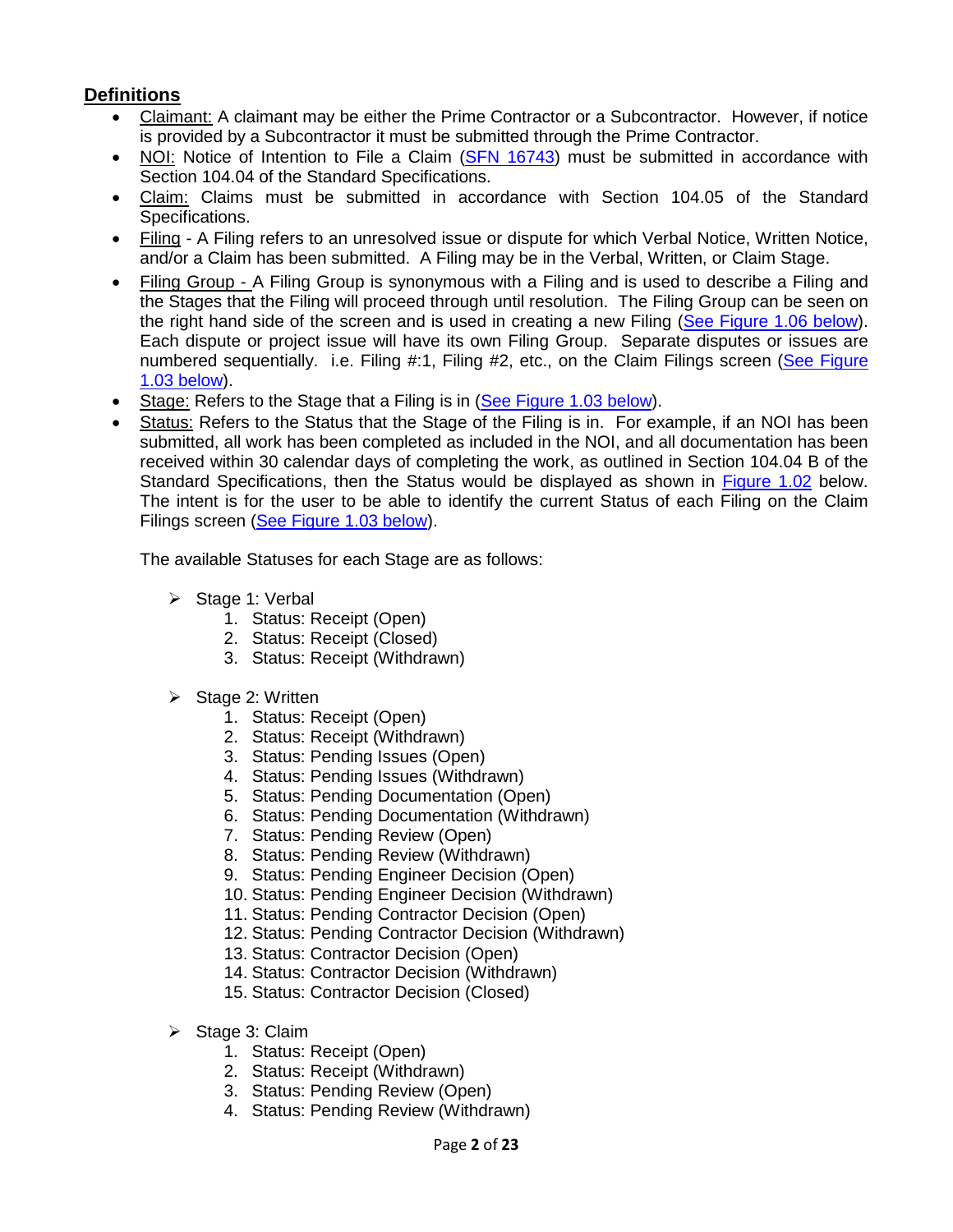- 5. Status: Pending Engineer Decision (Open)
- 6. Status: Pending Engineer Decision (Withdrawn)
- 7. Status: Pending Contractor Decision (Open)
- 8. Status: Pending Contractor Decision (Withdrawn)
- 9. Status: Pending Arbitration/Mediation (Open)
- 10. Status: Pending Arbitration/Mediation (Withdrawn)
- 11. Status: Arbitration/Mediation (Open)
- 12. Status: Arbitration/Mediation (Withdrawn)
- 13. Status: Arbitration/Mediation (Closed)

<span id="page-2-1"></span><span id="page-2-0"></span>

|                                                 | Projects linked to this filing: 19201,19321                        |                                            |
|-------------------------------------------------|--------------------------------------------------------------------|--------------------------------------------|
| Stage: Written                                  | Date Received: 04/15/2015                                          | Status: Pending Review (Open)              |
| Individual Filing from the Claim Filings screen |                                                                    |                                            |
| Figure 1.03                                     |                                                                    |                                            |
|                                                 | Construction Automated Records System                              |                                            |
| Project: DOT TEST PROJECT                       |                                                                    |                                            |
|                                                 | SubProject: 1 - WIDENING, MINE & BLEND, SELECT REGRADE, HOT BITUMI |                                            |
| <b>Claim Filings «</b>                          |                                                                    |                                            |
|                                                 |                                                                    |                                            |
|                                                 |                                                                    |                                            |
|                                                 | <b>Prime Contractor: Dot Test Contractor</b>                       |                                            |
|                                                 |                                                                    |                                            |
|                                                 |                                                                    |                                            |
| <b>Contractor Filings</b>                       |                                                                    |                                            |
| Filing $#: 1$                                   |                                                                    | <b>Claimant: Dot Test Contractor</b>       |
|                                                 | Projects linked to this filing: 19201,19321                        |                                            |
| Stage: Verbal                                   | Date Received: 02/10/2015                                          | Status: Receipt (Closed)                   |
| Stage: Written                                  | Date Received: 02/18/2015                                          | Status: Contractor Decision (Closed)       |
| Stage: Claim                                    | Date Received: 02/19/2015                                          | Status: Pending Contractor Decision (Open) |
| Filing $#: 2$                                   |                                                                    | <b>Claimant: Dot Test Contractor</b>       |
|                                                 | Projects linked to this filing: 19201,19321                        |                                            |
| Stage: Verbal                                   | Date Received: 02/10/2015                                          | Status: Receipt (Closed)                   |
| Stage: Written                                  | Date Received: 02/25/2015                                          | Status: Contractor Decision (Closed)       |
| Stage: Claim                                    | Date Received: 03/13/2015                                          | Status: Arbitration/Mediation (Open)       |

Claim Filings screen with two Filing Groups

# **Creating an NOI or Claim in CARS:**

Create a new Filing in the NOI/Claims tracking module in CARS each time a notice or Claim is received from the Contractor. All known information should be promptly entered into CARS and the Filing must be updated as the notice or Claim progresses.

1. The first step, upon receiving a Verbal or Written Notice, is to create a new Filing Group. The 'Create New Filing Group' option is found on the right-hand side of the Claim Filings screen (See [Figure 1.06 below\)](#page-3-0).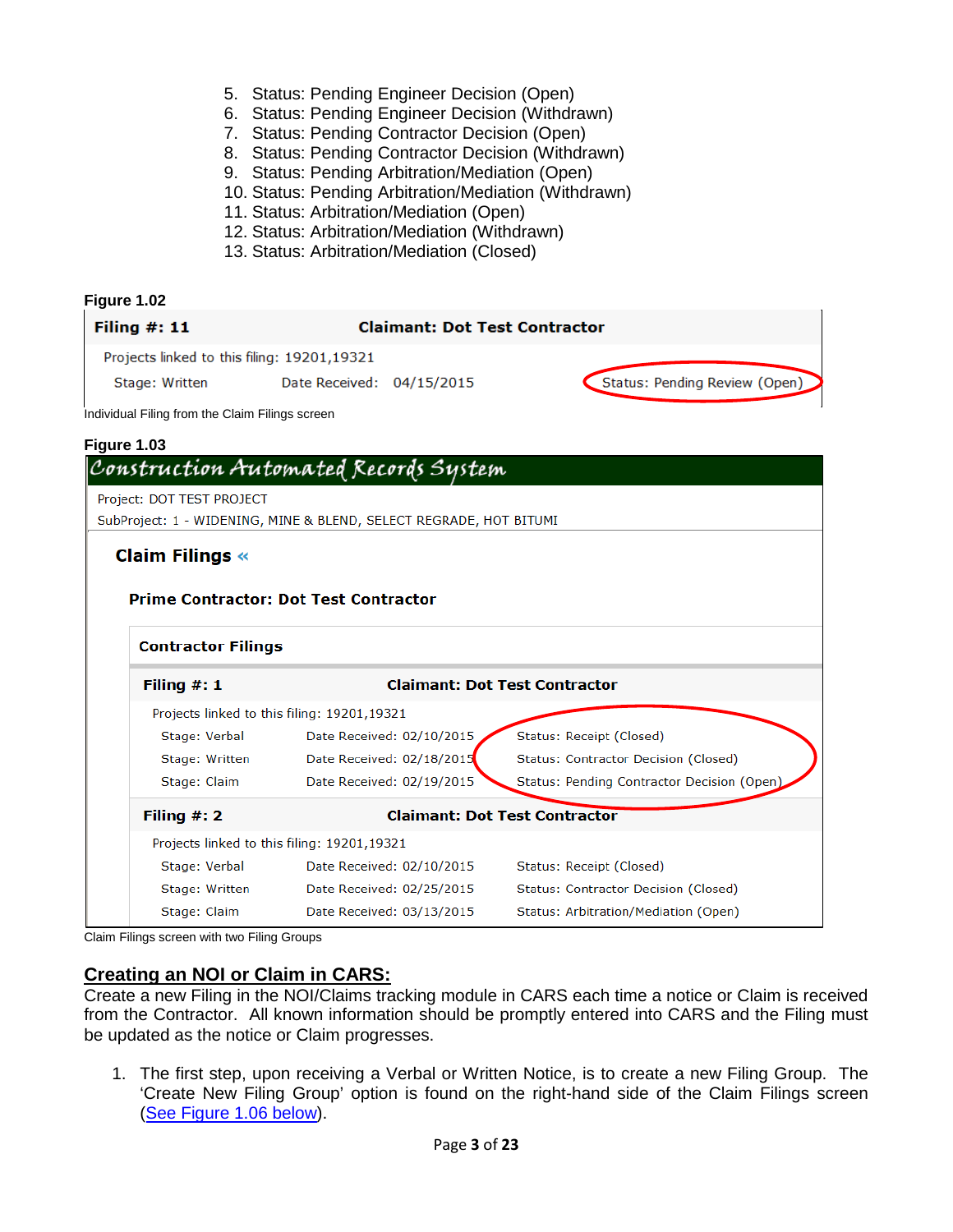- 2. The Prime Contractor and approved Subcontractors are listed in the 'Claimant Name:' dropdown menu [\(See Figure 1.06 below\)](#page-3-0). Select the Claimant's name from the menu and click 'Create'.
- 3. You will then be prompted to select one of three Types or Stages for the Filing (See [Figure 1.04](#page-3-1)  [below\)](#page-3-1). Select the applicable Stage and click 'Add Notice/Claim'. Each Stage is explained in further detail later in this manual.

<span id="page-3-1"></span>

| <b>Add Claim / Notice</b>                                |
|----------------------------------------------------------|
| <b>Type:</b><br>∩ Verbal Notice ∩ Written Notice ∩ Claim |
| <b>Add Notice / Claim</b>                                |
| Project Filings                                          |
| Options for creating a Filing                            |

### **The 'Add Filing' link**

The 'Add Filing' link, located under the Filing Status toward the right of the Claim Filings screen, is used to add the next Stage to the Filing Group. For example: If a Verbal Notice has been created and a Written Notice is received, the 'Add Filing' link is used to advance the Verbal Notice to the Written Notice Stage and add it to the Filing Group.

#### **Figure 1.05**

| Filing $#: 3$  |                                             | <b>Claimant: Dot Test Contractor</b> | <b>Filing Status: Active</b> |
|----------------|---------------------------------------------|--------------------------------------|------------------------------|
|                | Projects linked to this filing: 19201,19321 |                                      | <b>Add Filing</b>            |
| Stage: Verbal  | Date Received: 02/28/2015                   | Status: Receipt (Closed)             |                              |
| Stage: Written | Date Received: 03/05/2015                   | Status: Pending Issues (Open)        |                              |

The Add Filing button is used to add the a Stage to the Filing Group

A new Filing is created for each separate issue or dispute. To create a new Filing, select the Contractor's name from the 'Create New Filing Group' drop-down menu and click 'Create'. Filing #2 will now be visible on the Claim Filings screen (See Figure 1.06 below).

#### <span id="page-3-0"></span>**Figure 1.06**

|                           | Construction Automated Records System                              |                                                       |                              |                                                   |
|---------------------------|--------------------------------------------------------------------|-------------------------------------------------------|------------------------------|---------------------------------------------------|
| Project: DOT TEST PROJECT |                                                                    |                                                       |                              |                                                   |
|                           | SubProject: 1 - WIDENING, MINE & BLEND, SELECT REGRADE, HOT BITUMI |                                                       |                              |                                                   |
| <b>Claim Filings «</b>    |                                                                    |                                                       |                              |                                                   |
|                           | <b>Prime Contractor: Dot Test Contractor</b>                       |                                                       |                              |                                                   |
| <b>Contractor Filings</b> |                                                                    |                                                       |                              | <b>Create New</b><br><b>Filing Group</b>          |
| Filing $#: 1$             |                                                                    | <b>Claimant: Dot Test Contractor</b>                  | <b>Filing Status: Active</b> |                                                   |
|                           | Projects linked to this filing: 19201,19321                        |                                                       |                              | <b>Claimant Name:</b><br>$\overline{\phantom{a}}$ |
| Stage: Verbal             | Date Received: 02/10/2015                                          | Status: Receipt (Closed)                              |                              |                                                   |
| Stage: Written            | Date Received: 02/18/2015                                          | Status: Contractor Decision (Closed)                  |                              | Create                                            |
| Stage: Claim              | Date Received: 02/19/2015                                          | Status: Pending Contractor Decision (Open)            |                              |                                                   |
| Filing $#: 2$             |                                                                    | <b>Claimant: Dot Test Contractor</b>                  | <b>Filing Status: Active</b> |                                                   |
|                           | Projects linked to this filing: 19201,19321                        |                                                       |                              |                                                   |
| Stage: Verbal             | Date Received: 02/10/2015                                          | Status: Receipt (Closed)                              |                              |                                                   |
| Stage: Written            | Date Received: 02/25/2015                                          | Status: Contractor Decision (Closed)                  |                              |                                                   |
| Stage: Claim<br>_____     | Date Received: 03/13/2015<br>.                                     | Status: Arbitration/Mediation (Open)<br>$\sim$ $\sim$ |                              |                                                   |

Two Filing Groups have been created for this example project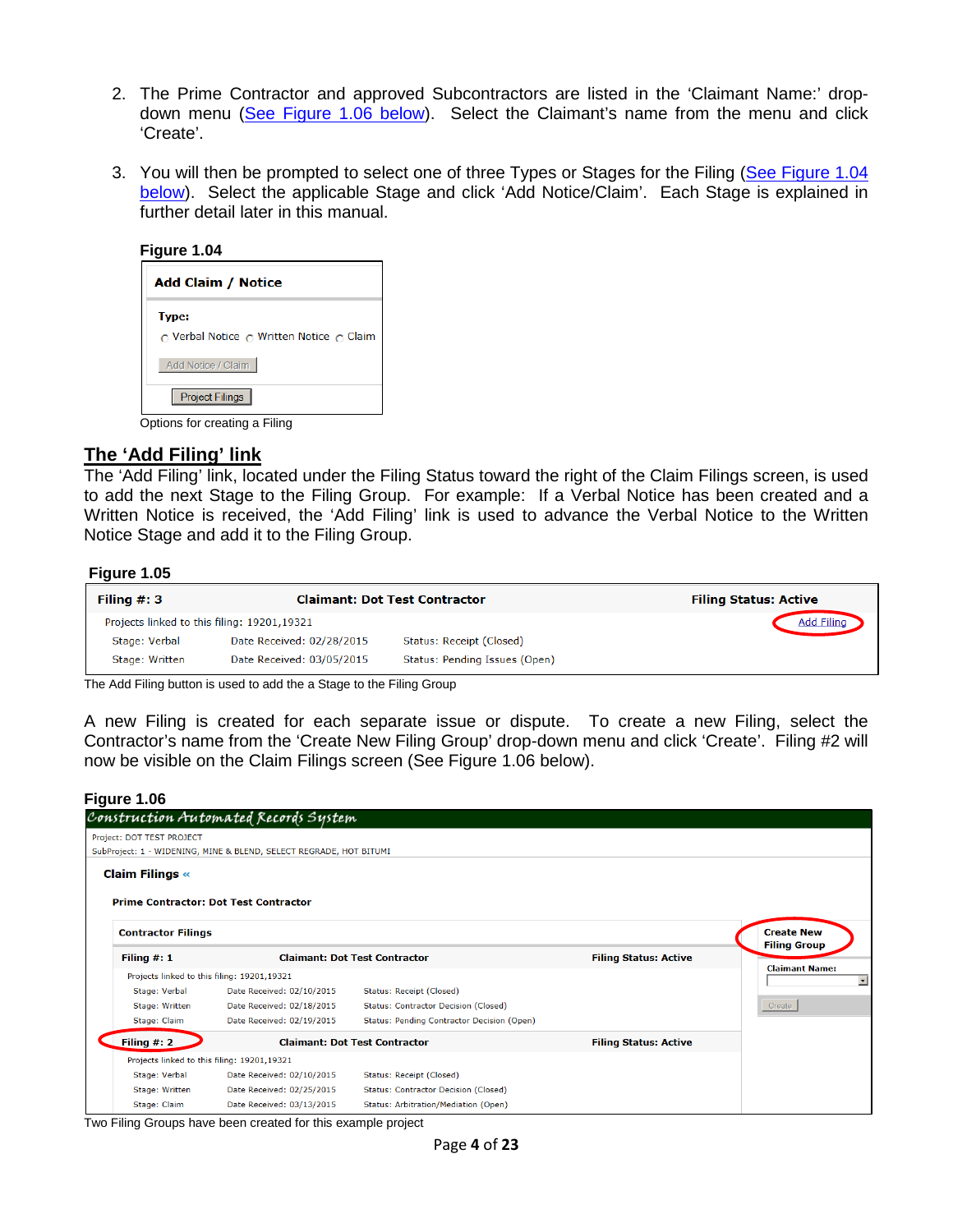A Filing whose Status is shown as (Open) can be edited by clicking anywhere on the row of the Stage of the Filing to be edited. A Filing whose Status is complete will be shown as (Closed). Once an issue or dispute has been resolved, the Filing Status will be shown as 'Filing Status: Not Active' (See Figure 1.07 below).

### <span id="page-4-0"></span>**Figure 1.07**

**Claim Filings «** 

#### **Prime Contractor: Dot Test Contractor**

| <b>Contractor Filings</b>                   |                           |                                             |                                            |
|---------------------------------------------|---------------------------|---------------------------------------------|--------------------------------------------|
| Filing $#: 1$                               |                           | <b>Claimant: Dot Test Contractor</b>        | <b>Filing Status: Active</b>               |
| Projects linked to this filing: 19201,19321 |                           |                                             |                                            |
| Stage: Verbal                               | Date Received: 02/10/2015 | Status: Receipt (Closed)                    |                                            |
| Stage: Written                              | Date Received: 02/18/2015 | <b>Status: Contractor Decision (Closed)</b> |                                            |
| Stage: Claim                                | Date Received: 02/19/2015 |                                             | Status: Pending Contractor Decision (Open) |
| Filing $#: 2$                               |                           | <b>Claimant: Dot Test Contractor</b>        | <b>Filing Status: Not Active</b>           |
| Projects linked to this filing: 19201,19321 |                           |                                             |                                            |
| Stage: Verbal                               | Date Received: 02/10/2015 | Status: Receipt (Closed)                    |                                            |
| Stage: Written                              | Date Received: 02/25/2015 | Status: Contractor Decision (Closed)        |                                            |
| Stage: Claim                                | Date Received: 03/13/2015 | Status: Arbitration/Mediation (Closed)      |                                            |

# **II. Verbal Notice**

# **Background**

A Verbal Notice occurs when work has commenced on an item for which a Contractor requests a contract revision and it is not feasible to stop the work. In this case, the Contractor notifies the Engineer that work is continuing. A Written Notice must be submitted within 10 calendar days of Verbal Notice. Refer to Section 104.03 in the NDDOT Standard Specifications for more information regarding notice. If a Verbal Notice is not received prior to receiving a Written Notice, the Verbal Notice Stage of the CARS module can be skipped.

The Verbal Notice Stage is broken up into two steps or sections as follows [\(See Figure 1.08 below\)](#page-5-0):

- 1. Receipt
- 2. Complete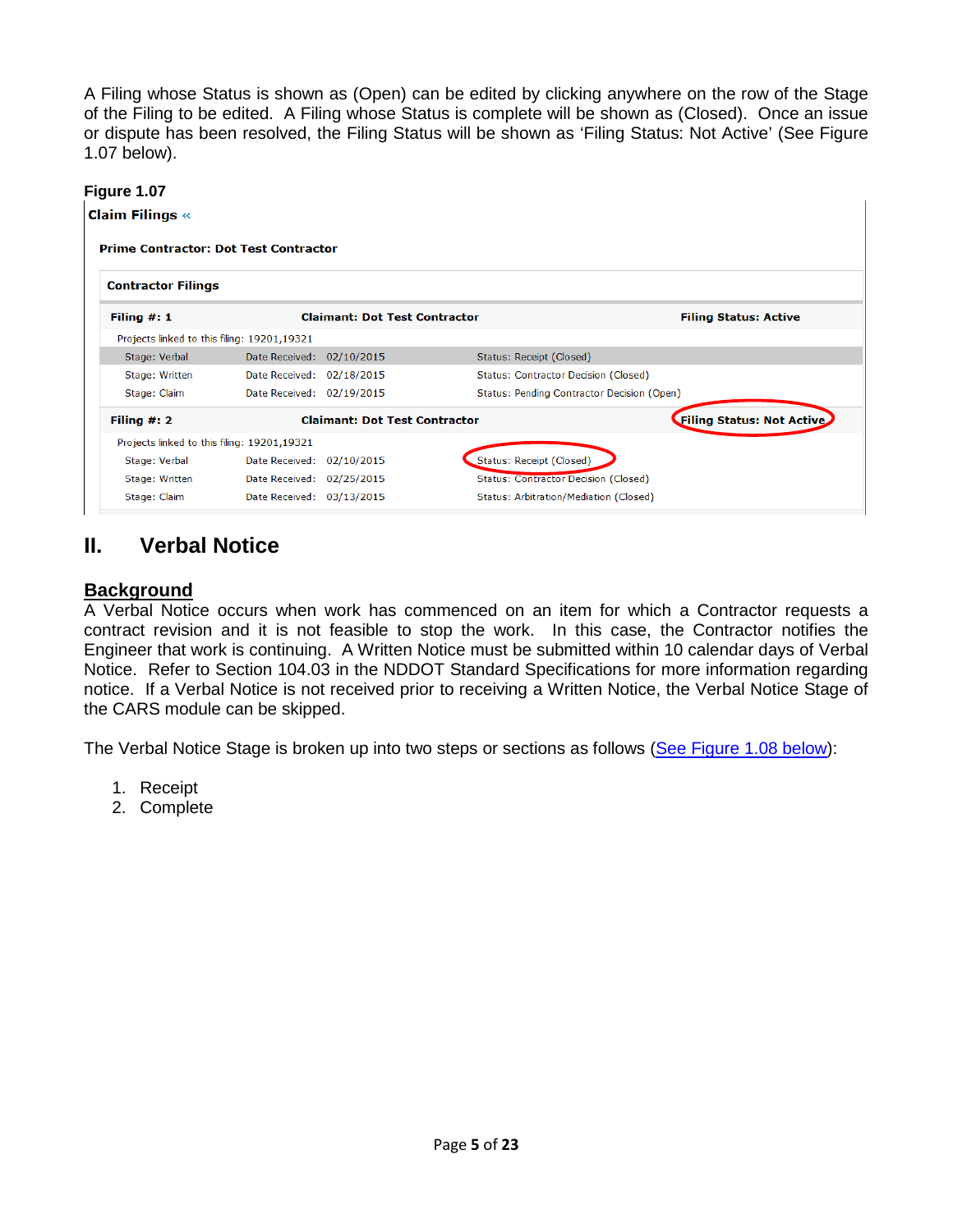<span id="page-5-0"></span>

| <b>Receipt</b>                                                                                                                                                                                                                                                  | Verbal Notice (Open) Update Filing Status                                                                                                    |        |                               |  |
|-----------------------------------------------------------------------------------------------------------------------------------------------------------------------------------------------------------------------------------------------------------------|----------------------------------------------------------------------------------------------------------------------------------------------|--------|-------------------------------|--|
| <b>Date of Verbal Notice</b>                                                                                                                                                                                                                                    |                                                                                                                                              |        |                               |  |
| <b>Date Issues Started</b>                                                                                                                                                                                                                                      |                                                                                                                                              |        |                               |  |
|                                                                                                                                                                                                                                                                 | <b>Available Claim Types</b>                                                                                                                 |        | <b>Applicable Claim Types</b> |  |
| <b>Adverse Weather</b><br>Cardinal Change<br>Change in Method<br>Change in Scope<br><b>Constructive Acceleration</b><br><b>Contractor Caused Delay</b><br><b>Defective Drawings</b><br>Designer Caused Delay<br><b>Directed Acceleration</b><br><b>Comments</b> | Defective Plans; Specifications<br>Delay in Delivery of Materials<br>Differing Site Condition - Type I<br>Differing Site Condition - Type II |        |                               |  |
|                                                                                                                                                                                                                                                                 |                                                                                                                                              |        |                               |  |
|                                                                                                                                                                                                                                                                 |                                                                                                                                              |        |                               |  |
| Continue                                                                                                                                                                                                                                                        | Save and Finish Later                                                                                                                        | Cancel |                               |  |
|                                                                                                                                                                                                                                                                 |                                                                                                                                              |        |                               |  |

The Verbal Notice Stage

# **Receipt**

The **Receipt** section is used to enter information related to the Verbal Notice. Enter the information required in the section, but only click 'Continue' if the entered dates are correct. After clicking 'Continue', the dates contained in the **Receipt** section will be locked. Clicking 'Save & Finish Later' will save the information, but allow the user to return to edit the information if needed. In the **Receipt** section, the user must enter all information and click 'Continue' in order to advance to the **Complete** section.

# **Complete**

The purpose of the **Complete** section is to convert the Status of the Verbal Notice in the Claim Filings screen from (Open) to (Closed) [\(See Figure 1.09 below\)](#page-6-0). The Verbal Notice should be converted to (Closed) when:

- 1. Ten days pass without the issuance of a Written Notice or
- 2. A Written Notice is received; in which case the Verbal Notice is closed and a Written Notice is opened.

A Contractor may also withdraw a Verbal Notice at any time. The Engineer should request that the Contractor provide a letter stating the Contractor's intention to waive their right to any additional compensation and/or time regarding the issue. Once received, the Verbal Notice can be withdrawn by clicking on 'Update Filing Status' as shown in [Figure 1.08](#page-5-0) above. The user is then prompted to enter the date withdrawn and to provide any comments such as how it was withdrawn. The Filing Status will then be displayed as 'Receipt (Withdrawn)' on the Claim Filings screen.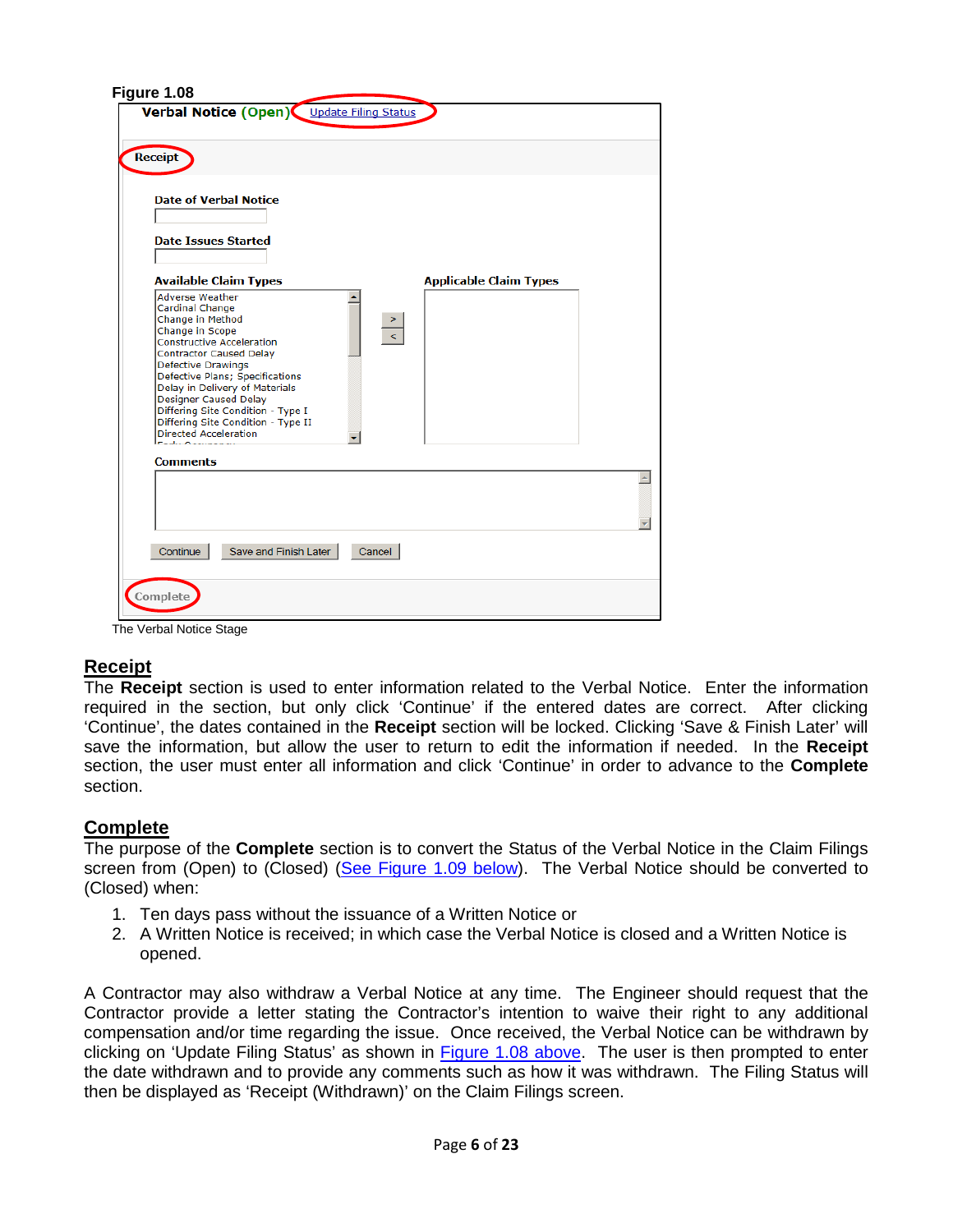<span id="page-6-0"></span>

| Figure 1.09<br><b>Verbal Notice (Open)</b> | <b>Update Filing Status</b>                                                                      |  |
|--------------------------------------------|--------------------------------------------------------------------------------------------------|--|
| Receipt $\mathbf{V}$                       |                                                                                                  |  |
| <b>Complete</b>                            |                                                                                                  |  |
| <b>Comments</b>                            | The contractor has filed a written notice within the 10 day time period allowed by Specifcation. |  |
|                                            |                                                                                                  |  |
| Save and Finish Later<br>Complete          | Cancel                                                                                           |  |

The comments field can be used to explain why the Verbal Notice is being closed.

### **Helpful Hints:**

- 1. 'Date of Verbal Notice' refers to the date a Verbal Notice was received. A Contractor may claim that the 'Date Issues Started' was earlier than the 'Date of Verbal Notice', but the Contractor may only be entitled to additional compensation beginning from the date of Verbal Notice, unless the Contractor can prove that constructive notice was given or should have been evident earlier on.
- 2. Users can select multiple Claim types under the 'Available Claim Types' by selecting a Claim type and holding down the 'Ctrl' button on the keyboard while selecting additional Claim types or by selecting one at a time and clicking the '>' symbol. Conversely, the user can highlight claim types under the 'Applicable Claim Types' and remove them from the list by clicking the '<' symbol (See Figure 1.10 below).



3. Clicking 'Save and Finish Later' saves the work, but allows the user to return to the Filing to edit information later. The 'Save and Finish Later' button should be used in place of the 'Continue'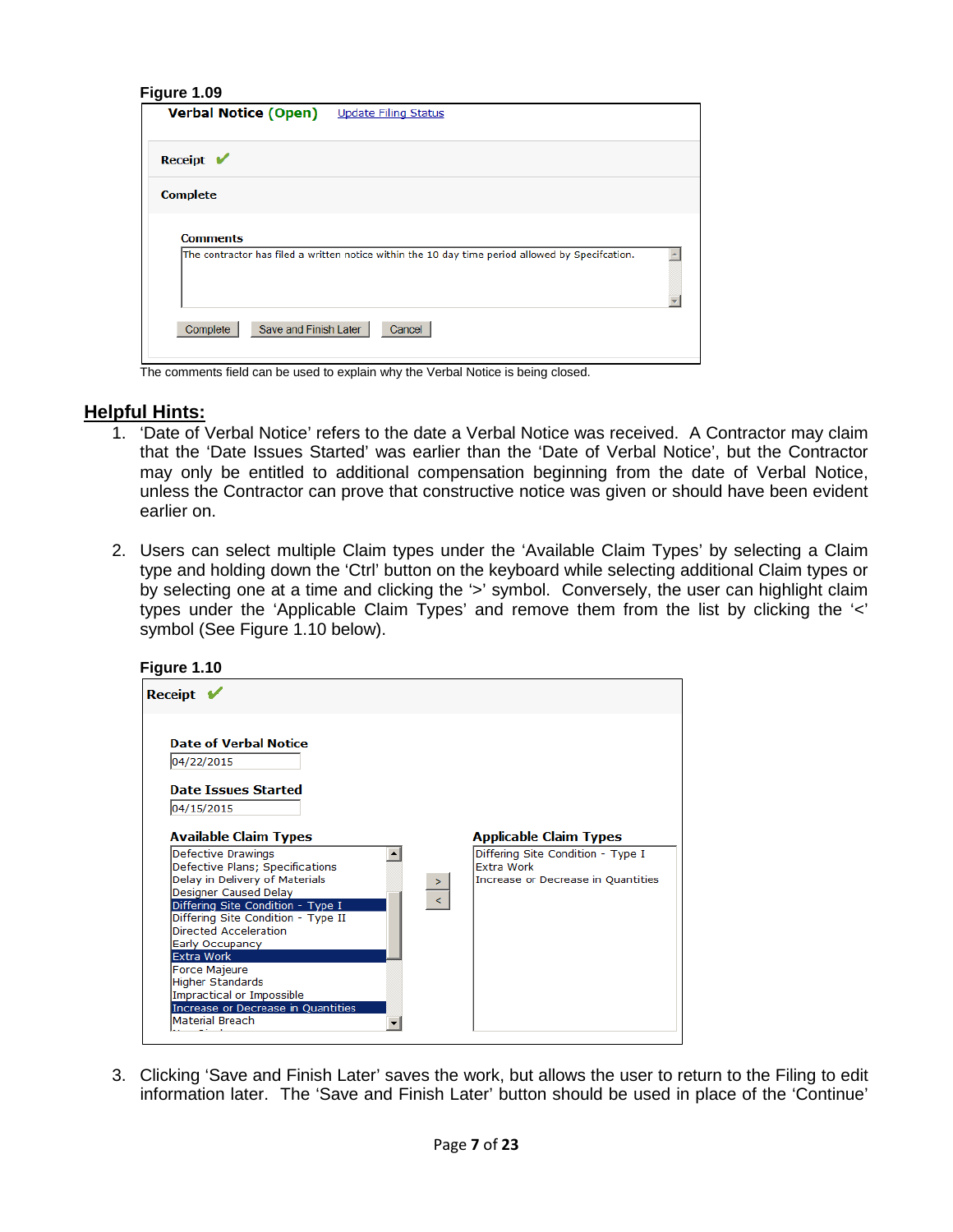or 'Complete' button until the user is sure that the information is accurate (See [Figure 1.08](#page-5-0) & [Figure 1.09 above\)](#page-5-0).

- 4. Clicking 'Continue' locks the dates to editing but 'Available Claim Types' and 'Comments' can still be edited after clicking 'Continue'.
- 5. The NDDOT Help Desk (701-328-4589) must be contacted to unlock fields which have been locked to editing.
- 6. After clicking 'Complete', a dialog box will pop up to remind the user that the following action cannot be undone without contacting the NDDOT Help Desk (See Figure 1.11 below). The purpose of completing the notice is to convert the Status of the Verbal Notice from (Open) to (Closed) for tracking purposes. The Status is shown on the Claim Filings screen (See [Figure](#page-4-0)  1.07 [above\)](#page-4-0).

**Figure 1.11**

| <b>Complete</b>                                                               |  |
|-------------------------------------------------------------------------------|--|
| <b>Warning:</b> Filing will be locked to editing once the user<br>selects Ok. |  |
| Cancel<br>0k                                                                  |  |

# **III. Written Notice**

# **Background**

The Written Notice Stage is divided into 7 steps or sections. The sections were designed to correspond with the progression of the NOI process:

- 1. Receipt
- 2. Issues
- 3. Documentation
- 4. Review
- 5. Engineer Decision
- 6. Contractor Decision
- 7. Complete

As with the Verbal Notice Stage, the bottom of each section contains options for 'Continue', 'Save and Finish Later', and 'Cancel.' Clicking 'Continue' will advance the user to the next section, but will also cause some items (such as dates) to be locked to editing [\(See Figure 1.12 below\)](#page-8-0). If dates are unclear while entering information into the Filing, click 'Save and Finish Later' until dates are firmly established. Some information, such as the comment box, can still be edited after clicking 'Continue' and advancing to the next section.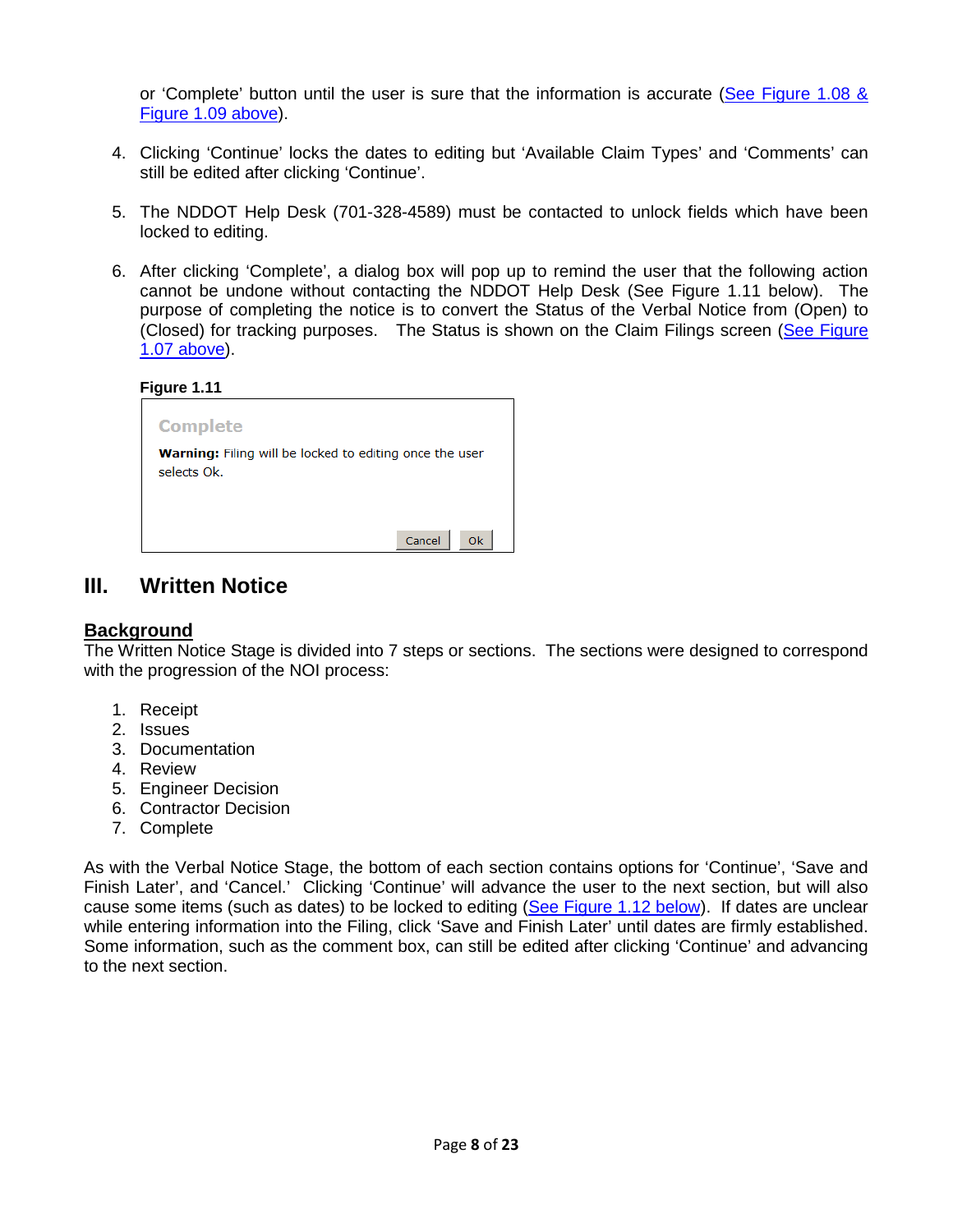<span id="page-8-0"></span>

Dates will lock upon completion of the step

# **Receipt**

The **Receipt** section is used to enter general information about the NOI.



| <b>Receipt</b>                                                                                                                                                                                                                                                                                                                                                                                                                                                                         |                                                                                       |
|----------------------------------------------------------------------------------------------------------------------------------------------------------------------------------------------------------------------------------------------------------------------------------------------------------------------------------------------------------------------------------------------------------------------------------------------------------------------------------------|---------------------------------------------------------------------------------------|
| <b>Date of Verbal Notice</b><br>04/01/2015                                                                                                                                                                                                                                                                                                                                                                                                                                             | <b>Date of Written Notice</b><br>04/04/2015                                           |
| <b>Date Issues Started</b><br>04/01/2015<br>See Box 6 of SFN 16743                                                                                                                                                                                                                                                                                                                                                                                                                     |                                                                                       |
| <b>Contract Adjustment Requested</b><br><b>Amount</b>                                                                                                                                                                                                                                                                                                                                                                                                                                  | <b>Number of Days</b><br>Day Type                                                     |
| <b>Available Claim Types</b><br><b>Adverse Weather</b><br>Cardinal Change<br>Change in Method<br>Change in Scope<br><b>Constructive Acceleration</b><br><b>Contractor Caused Delay</b><br>Defective Drawings<br>Defective Plans; Specifications<br>Delay in Delivery of Materials<br><b>Designer Caused Delay</b><br>Differing Site Condition - Type I<br>Differing Site Condition - Type II<br><b>Directed Acceleration</b><br>$\sim$ $\sim$<br><b>Comments</b><br>Continue<br>Cancel | $\bullet$<br><b>Applicable Claim Types</b><br>٠<br>><br>k<br>$\overline{\phantom{a}}$ |
| Issues                                                                                                                                                                                                                                                                                                                                                                                                                                                                                 |                                                                                       |
| Documentation                                                                                                                                                                                                                                                                                                                                                                                                                                                                          |                                                                                       |
| Review                                                                                                                                                                                                                                                                                                                                                                                                                                                                                 |                                                                                       |
| <b>Engineer Decision</b>                                                                                                                                                                                                                                                                                                                                                                                                                                                               |                                                                                       |
| <b>Contractor Decision</b>                                                                                                                                                                                                                                                                                                                                                                                                                                                             |                                                                                       |
| Complete                                                                                                                                                                                                                                                                                                                                                                                                                                                                               |                                                                                       |

The Written Notice **Receipt** section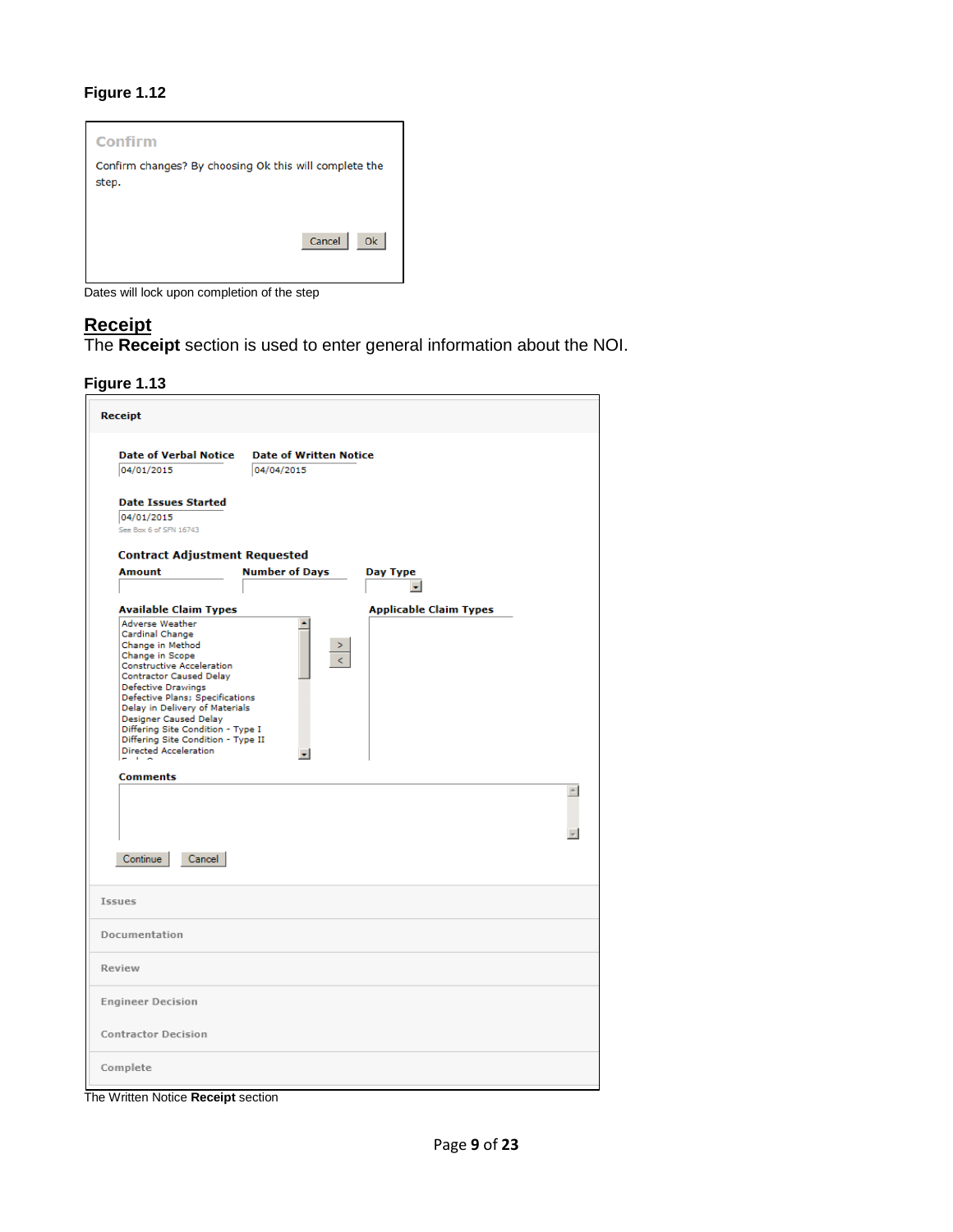- Date of Verbal Notice: Enter the date that the Verbal Notice was received. If a Verbal Notice has been previously entered for the Filing, the date will be populated automatically.
- Date of Written Notice: Enter the date that the Written Notice was received.
- Contract Adjustment Requested: This information may be left blank if unknown at the time the Written Notice is first entered. The user can still edit this information after clicking 'Continue' and moving onto the next section.

#### **Issues**

Date Issues Ended: The date of the completion of work included in the NOI as described in Section 104.04 B of the Standard Specifications. The 'Date Issues Ended' cannot be edited after clicking 'Continue' (See Figure 1.14 below).

#### **Figure 1.14**

| Receipt $\blacktriangleright$               |  |
|---------------------------------------------|--|
| <b>Issues</b>                               |  |
| <b>Date Issues Ended</b><br><b>Comments</b> |  |
|                                             |  |
| Continue<br>Save and Finish Later<br>Cancel |  |

Written Notice **Issues** section

### **Documentation**

This section refers to the documentation described in Section 104.04 B of the Standard Specifications. Within 30 calendar days of the completion of work included in the NOI, the Contractor is required to submit the total amount of additional compensation requested and a detailed explanation of the requested compensation. For an NOI involving time, the Contractor must also submit specific days requested and an analysis of the construction schedules as a basis for the request. The 'Documentation Due Date' is automatically calculated based on the 'Date Issues Ended' entered in the preceding section (See Figure 1.14 above). If documentation is not received before the documentation due date, this does not end the NOI reporting process. Click 'Not Received' and 'Continue' to proceed to the next section.

#### **Figure 1.15**

| <b>Receipt</b> ✔                                           |  |
|------------------------------------------------------------|--|
| Issues $V$                                                 |  |
| <b>Documentation</b>                                       |  |
| Documentation Due Date: 05/05/2015                         |  |
| <b>Documentation Received</b><br>Received C Not Received C |  |
| <b>Comments</b>                                            |  |
|                                                            |  |
| Continue Save and Finish Later<br>Cancel                   |  |

Written Notice **Documentation** Section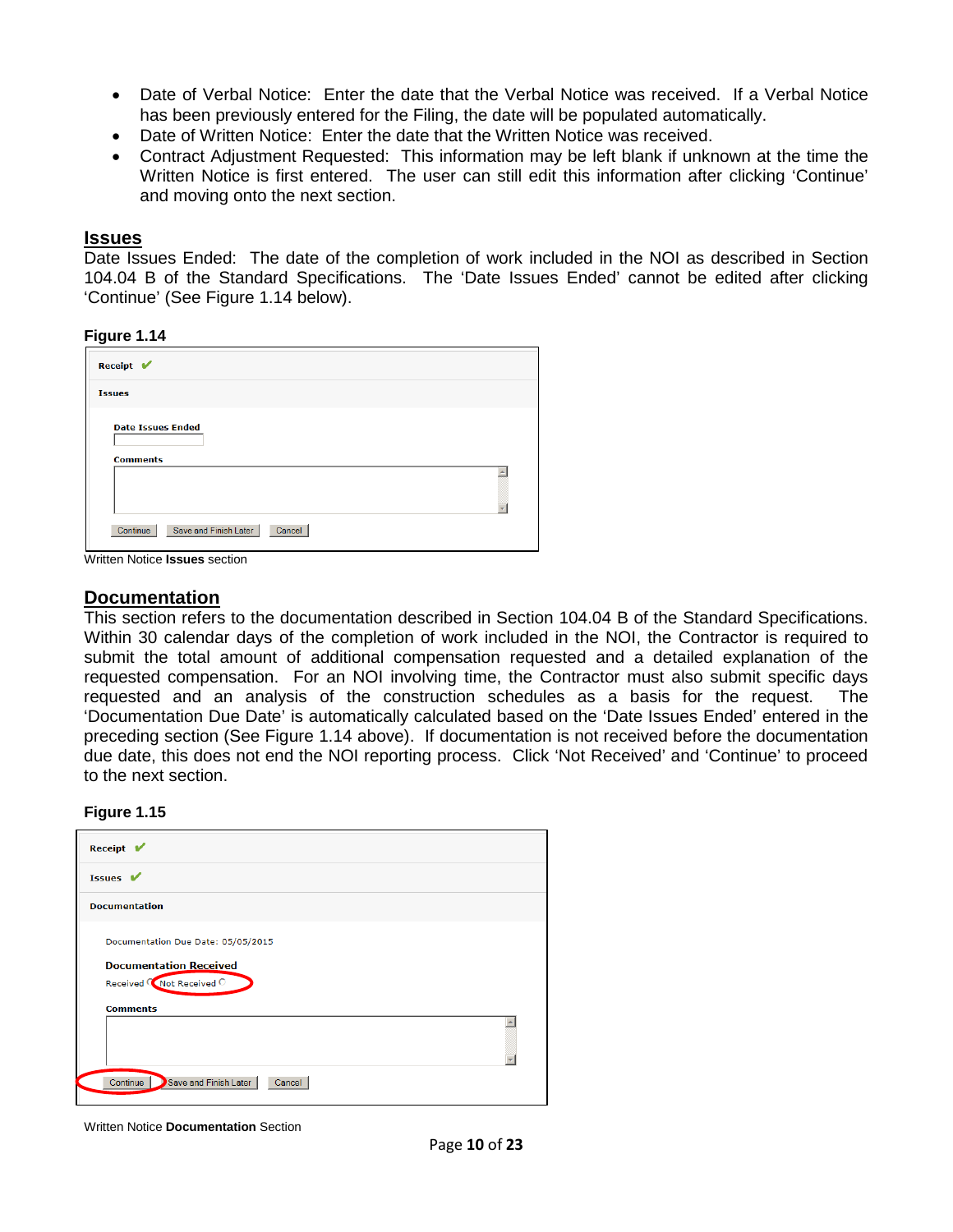# **Review**

The **Review** section contains a series of questions to assist the Engineer in determining whether all requirements for a properly submitted NOI have been met (See Figure 1.16 below). Time limits may be extended, as defined under the Dispute Resolution process outlined in Section 104.04 B, if mutually agreed upon.

<span id="page-10-1"></span>

|  | Figure 1.16 |  |  |  |
|--|-------------|--|--|--|
|--|-------------|--|--|--|

| .                                                                                                                                                                                           |
|---------------------------------------------------------------------------------------------------------------------------------------------------------------------------------------------|
| Receipt V                                                                                                                                                                                   |
| Issues V                                                                                                                                                                                    |
| Documentation V                                                                                                                                                                             |
| <b>Review</b>                                                                                                                                                                               |
| Was verbal notification provided?<br>© Yes ∩ No                                                                                                                                             |
| If verbal notification provided, was written notification provided on SFN 16743 within 10 days?<br>$C$ Yes $C$ No                                                                           |
| Is the Contractor requesting an extension to the contract time?<br>© Yes ∩ No                                                                                                               |
| Did the Contractor submit Contractor Request for Extension of Contract Time (SFN 14461) per 104.03?<br>$\odot$ Yes $\odot$ No                                                               |
| Did the Contractor provide proper facilities and assistance in keeping strict account of actual costs in accordance with 104.03?<br>G Yes n No                                              |
| Did the Contractor define the basis for which additional compensation and/or time will be sought for each claim issue?<br>© Yes ∩ No                                                        |
| Did the Contractor provide totals for compensation and/or time within the 30 calendar days of completing work outlined in NOI?<br>G Yes n No n No, Extension Granted Date of receipt:       |
| Did the Contractor request a meeting to resolve dispute?<br>© Yes ∩ No                                                                                                                      |
| Yes - arrange meeting within 30 calendar days of request and provide written response within 30 calendar days of meeting.<br><b>Enter Date of Request:</b><br><b>Enter Date of Meeting:</b> |
| <b>Comments</b><br>$\hat{\phantom{a}}$                                                                                                                                                      |
| Save and Finish Later<br>Continue<br>Cancel                                                                                                                                                 |

Written Notice Review section

<span id="page-10-0"></span>After clicking 'Continue' the **Review** section can be expanded to show whether the requirements of a properly submitted notice have been met. If all required information has been received, the following information will be displayed if the **Review** section is expanded [\(See Figure 1.17 below\)](#page-10-0).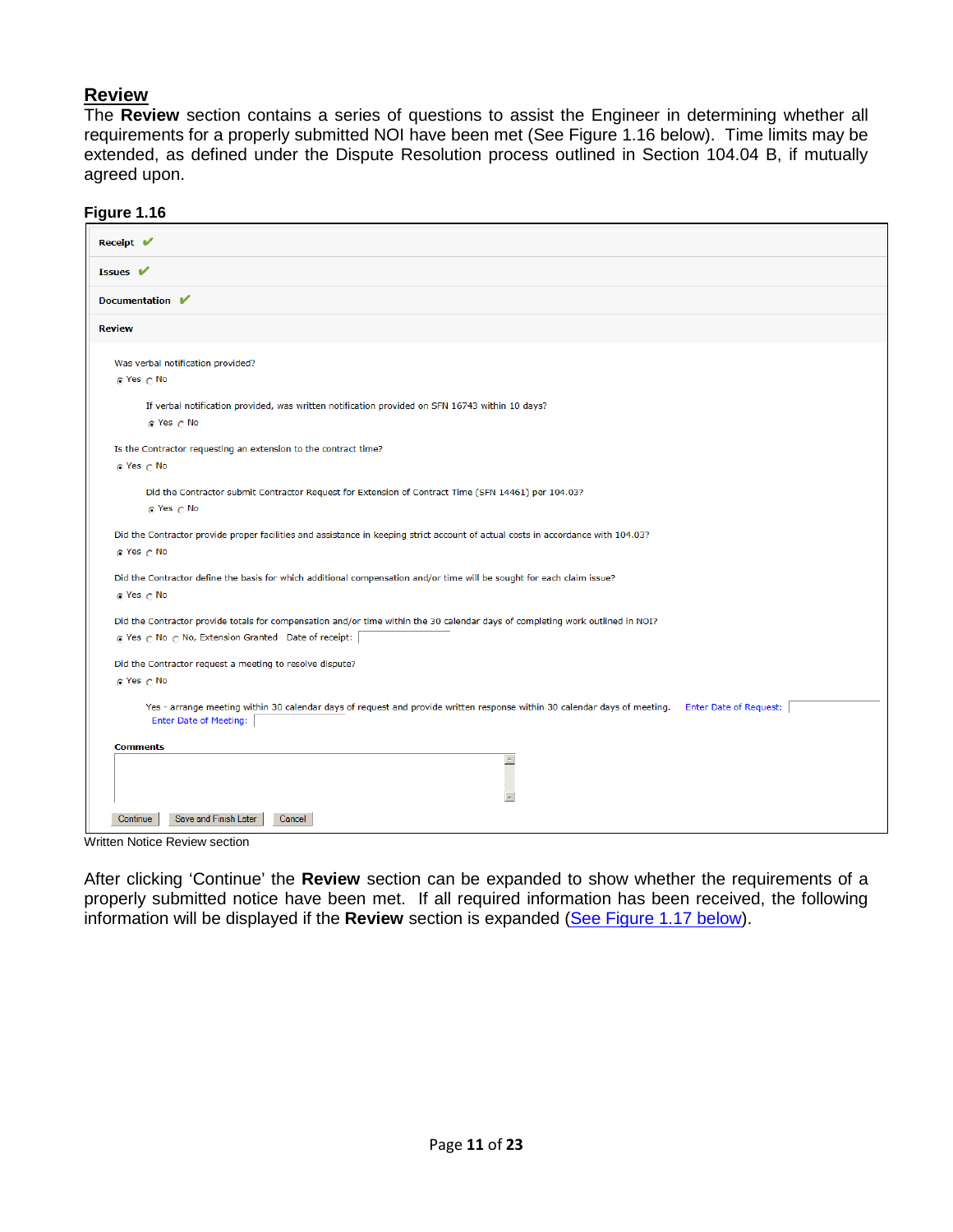| Receipt $\sqrt{\phantom{a}}$   |  |  |  |
|--------------------------------|--|--|--|
| Issues V                       |  |  |  |
| Documentation V                |  |  |  |
| <b>Review</b> ✔                |  |  |  |
| <b>Properly Submitted? Yes</b> |  |  |  |
| <b>Comments</b>                |  |  |  |
| No Comments                    |  |  |  |
| Edit                           |  |  |  |
| <b>Engineer Decision</b>       |  |  |  |

Review section showing properly submitted Written Notice

If the NOI was not properly submitted, the **Review** section can be expanded to display the reasons the NOI was not properly submitted (See Figure 1.18 below).

#### **Figure 1.18**

| <b>Review</b> $\mathbf{V}$                                                                                                                  |  |
|---------------------------------------------------------------------------------------------------------------------------------------------|--|
| <b>Properly Submitted? No</b>                                                                                                               |  |
| If verbal notification not provided, was written notification provided on SFN 16743 before continuing construction on the affected work? No |  |
| Did the Contractor submit Contractor Request for Extension of Contract Time (SFN 14461) per 104.03? No                                      |  |
| <b>Comments</b><br>No Comments<br>Edit                                                                                                      |  |

Review section showings an incorrectly submitted Written Notice.

The fields of the **Review** section can be edited, if needed, by clicking the 'Edit' button to return to the previously answered questions in the **Review** section [\(See Figure 1.16](#page-10-1) above). The user may also use the 'Edit' button to view answers to the previously answered questions when formulating a response to the Contractor.

### **Engineer Decision**

The **Engineer Decision** section is used to record the date of the Engineer's response to the NOI. The Engineer will respond with a letter to the Contractor stating the reasons for approval, partial approval, or disapproval of the NOI. Authority levels to settle an NOI are as defined on page 4 of [Section 8](https://www.dot.nd.gov/manuals/construction/constr-records/section8.pdf) in the Construction Records Manual.

- Approval: The Engineer has reviewed the NOI and approves granting the requested additional compensation and/or time related to the NOI.
- Partial Approval: The Engineer has reviewed the NOI and believes granting additional compensation and/or time is partially justified.
- Disapproval: The Engineer has determined the NOI does not have merit. The Engineer's response should outline the reasons additional compensation and/or time is not warranted.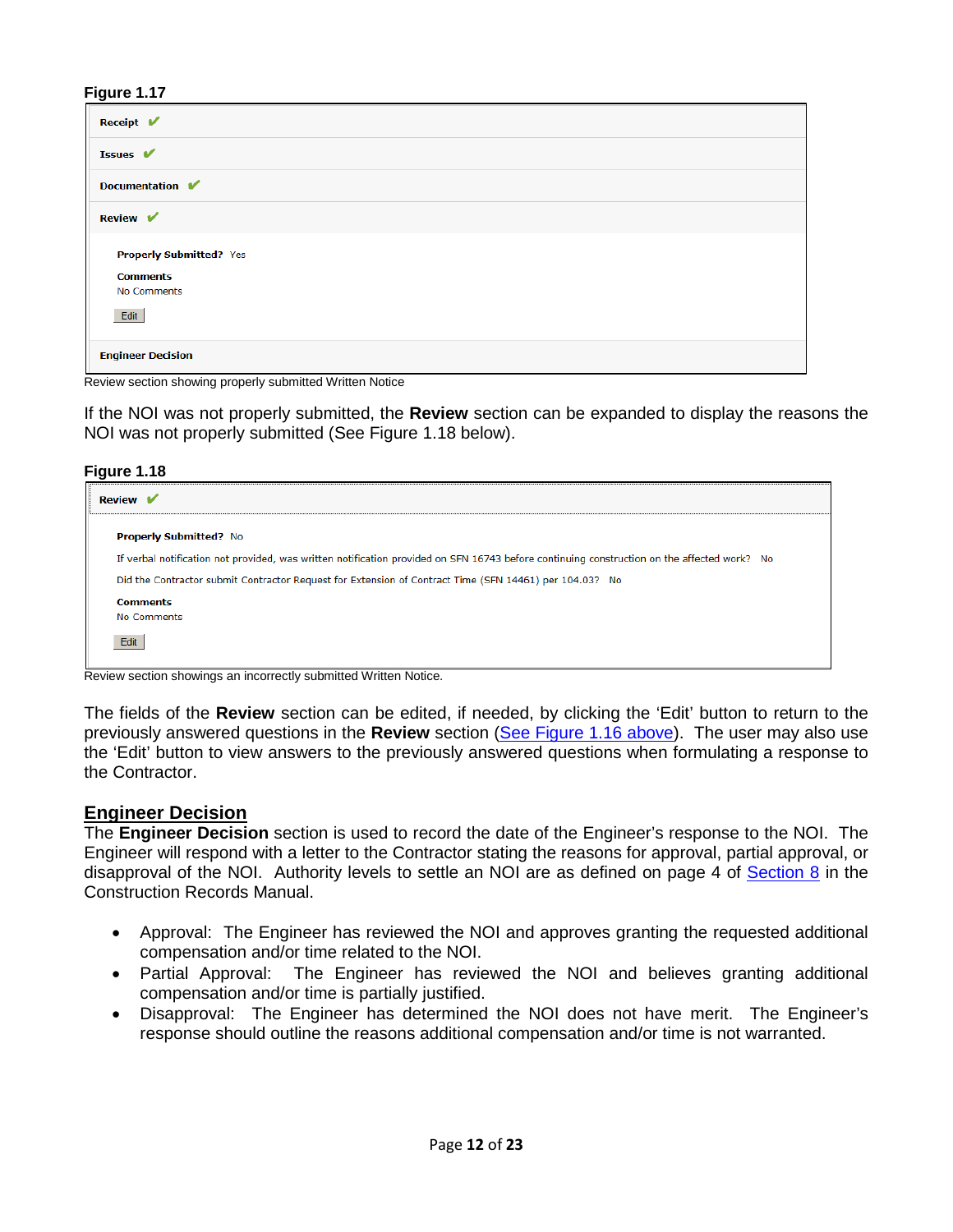| <b>Engineer Decision</b>                           |  |  |  |  |
|----------------------------------------------------|--|--|--|--|
| <b>Date of Engineer's Response</b>                 |  |  |  |  |
| <b>Decision</b>                                    |  |  |  |  |
| Approved C Partial Approval C Disapproved C        |  |  |  |  |
| <b>Contract Adjustment</b>                         |  |  |  |  |
| <b>Number of Days</b><br><b>Amount</b><br>Day Type |  |  |  |  |
| <b>Comments</b>                                    |  |  |  |  |
|                                                    |  |  |  |  |
| Continue<br>Save and Finish Later<br>Cancel        |  |  |  |  |
| <b>Contractor Decision</b>                         |  |  |  |  |
| Complete                                           |  |  |  |  |

Engineer's Decision Section

If extra compensation and/or time are granted for an approved or partially approved NOI, then a change order and settlement statement should be created to resolve the Written Notice and absolve the NDDOT of responsibility for future Claims related to the NOI. A statement should be included in the change order stating that the change order resolves the NOI. Examples of NOI settlement agreements can be found on pages 11-13 of [Section 8](https://www.dot.nd.gov/manuals/construction/constr-records/section8.pdf) in the Construction Records Manual. Upon signing of the change order and attached settlement agreement, the Contractor agrees to the terms of the settlement and any additional compensation regarding this issue will be denied.

The fields in the **Engineer Decision** section can be edited, if needed, after continuing to the next section.

# **Contractor Decision**

Three things can happen after the Engineer responds to a Written Notice (NOI):

- 1. The Engineer's decision is accepted by the Contractor
- 2. The Engineer's decision is formally rejected by the Contractor or
- 3. The Contractor does not respond

# **1. Engineer's Decision is Accepted:**

If the Engineer approves granting additional time and/or compensation, a change order and settlement agreement is created for the Contractor's signature. Once the Contractor signs the change order and settlement agreement, enter the date of the Contractor's response under the 'Date of the Contractor's Response' and select 'Yes' for 'Engineer's Decision Accepted' (See Figure 1.20 below).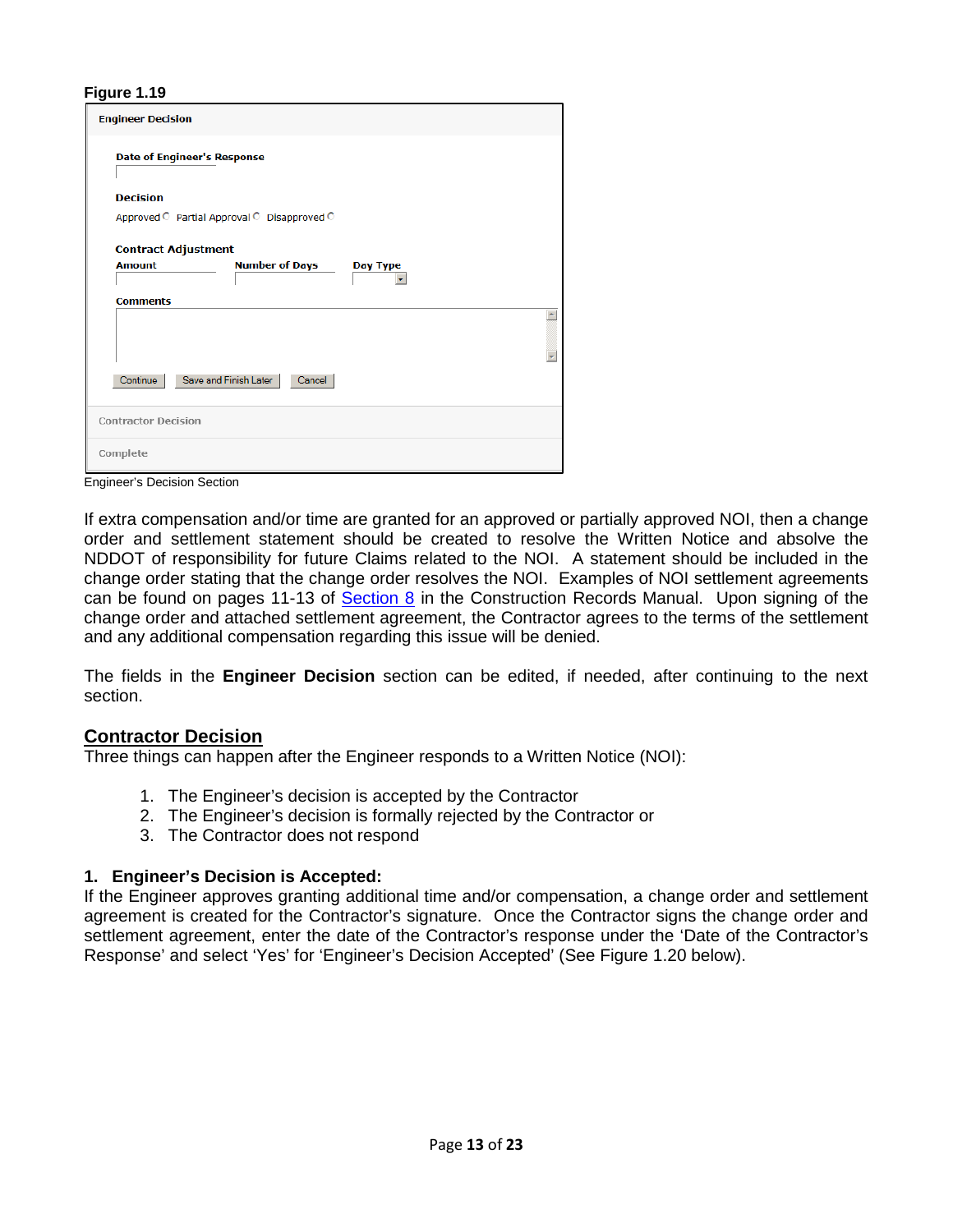| <b>Contractor Decision</b>                        |  |
|---------------------------------------------------|--|
| <b>Date of Contractor's Response</b>              |  |
| <b>Engineer's Decision Accepted</b><br>Yes C No C |  |
| <b>Comments</b>                                   |  |
|                                                   |  |
| Save and Finish Later<br>Continue<br>Cancel       |  |

Contractor Decision section

The user then clicks 'Continue', advances to the **Complete** section, enters any comments, and completes the section to change the Status of the Filing to 'Contractor Decision (Closed)'.

If the Engineer's response denies additional compensation and the Contractor accepts this decision, then the NOI should be rescinded by the Contractor in writing. Once received, the Engineer should withdraw the Filing Instead of clicking 'Complete' in the **Complete** section. This is explained in more detail on page 16.

#### **2. Engineer's Decision is Rejected:**

If the Engineer's response is formally rejected by the Contractor, the user will enter the 'Date of the Contractor's Response' and select 'No' under 'Engineer's Decision Accepted'. Upon completing the **Contractor Decision** section, the user will click 'Continue' to advance to the **Complete** section (See Figure 1.21 below). Do not click 'Complete' until either a Claim is filed or 90 days has expired from the submittal of the Final Estimate. The Claim Filings screen will appear as shown in [Figure 1.22](#page-14-0) below until the user clicks 'Complete'. Clicking 'Complete' will show on the Claim Filings screen a Status of 'Contractor Decision (Closed). If a Claim is filed, the Engineer should go to the Claim Filings screen and click 'Add Filing' to advance the Filing to the Claim Stage [\(See Figure 1.23](#page-14-1) below).

#### **Figure 1.21**

| <b>Contractor Decision ↓</b> |                                                     |  |
|------------------------------|-----------------------------------------------------|--|
|                              | Date of Contractor's Response: 04/15/2015           |  |
|                              | <b>Engineer's Decision Accepted: No</b>             |  |
| <b>Comments</b>              |                                                     |  |
|                              | A claim was submitted by the Contractor on 4/15/15. |  |
| Edit                         |                                                     |  |
| <b>Comments</b>              |                                                     |  |
|                              |                                                     |  |
|                              |                                                     |  |
| Complete                     | Save and Finish Later<br>Cancel                     |  |
|                              |                                                     |  |

Contractor Decision and Complete Sections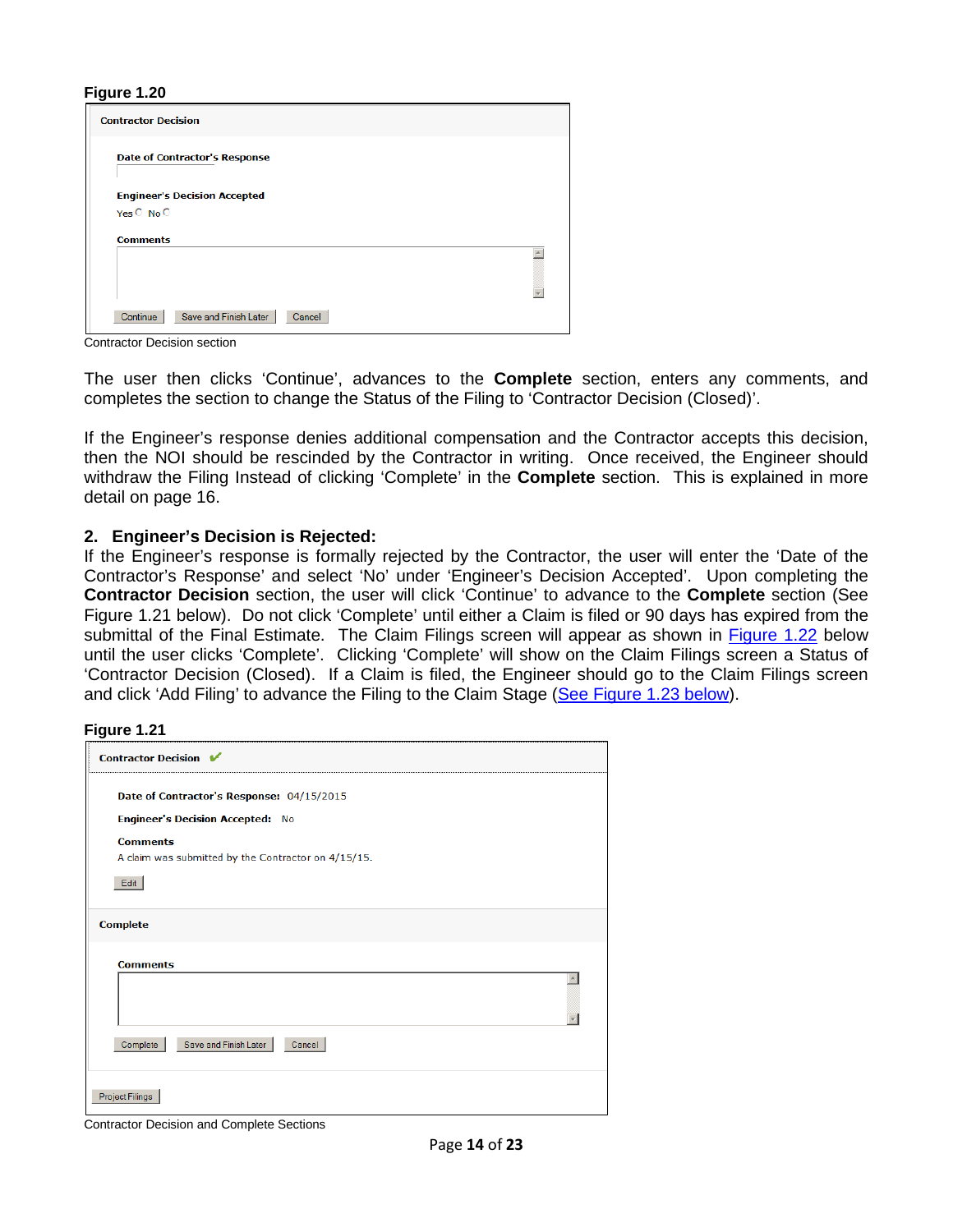<span id="page-14-0"></span>

| <b>Contractor Filings</b>                   |                           |                                    |  |  |
|---------------------------------------------|---------------------------|------------------------------------|--|--|
| Filing $#: 1$                               | Claimant:                 |                                    |  |  |
| Projects linked to this filing: 18726,18727 |                           |                                    |  |  |
| Stage: Verbal                               | Date Received: 04/01/2015 | Status: Receipt (Closed)           |  |  |
| Stage: Written                              | Date Received: 04/04/2015 | Status: Contractor Decision (Open) |  |  |

The Status of the Written Notice should remain open until a Claim is filed or time limit expires

<span id="page-14-1"></span>

| <b>Figure 1.23</b> |  |
|--------------------|--|
|--------------------|--|

| Filing $#: 14$                              | <b>Claimant: Dot Test Contractor</b> |  | <b>Filing Status: Active</b>         |  |
|---------------------------------------------|--------------------------------------|--|--------------------------------------|--|
| Projects linked to this filing: 19201,19321 |                                      |  |                                      |  |
| Stage: Verbal                               | Date Received: 04/30/2015            |  | Status: Receipt (Closed)             |  |
| Stage: Written                              | Date Received: 05/04/2015            |  | Status: Contractor Decision (Closed) |  |
| Stage: Claim                                | Date Received:                       |  | Status: Receipt (Open)               |  |

### **3. Contractor Does Not Respond:**

If the Engineer's response to the NOI is not responded to by the Contractor, then the **Contractor Decision** section should be left blank. The Claim Filings screen will show the Status of the Written Notice as 'Pending Contractor Decision (Open)'. The Filing will remain in this Status until the Written Notice has been rescinded, 90 days expire after submittal of the final estimate, or a Contractor submits a Claim.

If a Claim is filed by the Contractor, complete the **Contractor Decision** section by entering the date of the Claim under 'Date of Contractor's Response' and check 'No' for 'Engineer's Decision Accepted'. Proceed to the **Complete** section, enter any comments and select complete. This will convert the Status to 'Contractor Decision (Closed)' on the Claim Filings screen for the Written Notice Stage. The Engineer should then go to the Claim Filings screen and click 'Add Filing' to advance to the Claim Stage (See Figure 1.23 above).

### **Complete**

The purpose of the **Complete** section is to change the Status of the Written Notice from (Open) to (Closed). The Status is displayed on the Claim Filings screen to assist the Engineer in tracking unresolved issues or disputes.

A Written Notice displays a Status of (Closed) when:

- An NOI is resolved by Change Order
- 90 calendar days pass after submittal of the final estimate or
- A Contractor files a Claim

Upon clicking 'Complete', a dialog box will pop up to warn the user that the Filing will be locked to editing. Locked notices can only be unlocked by calling the NDDOT Help Desk at 701-328-4359 (See Figure 1.24 below)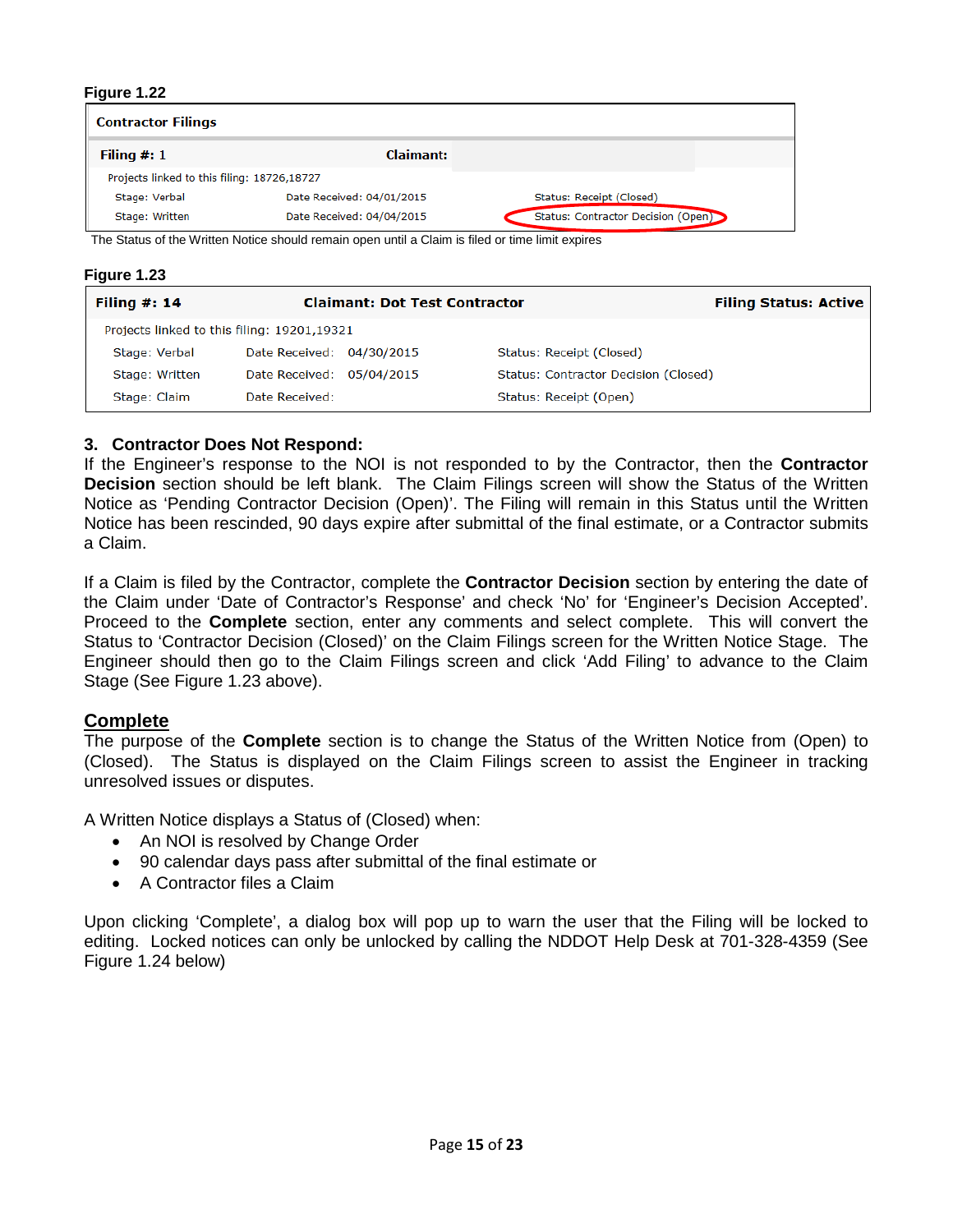| Figure 1.24                                                                                                                                                     |                                                                            |  |  |
|-----------------------------------------------------------------------------------------------------------------------------------------------------------------|----------------------------------------------------------------------------|--|--|
| <b>Claim Filings «</b><br><b>Project Filings</b>                                                                                                                |                                                                            |  |  |
| <b>Contractor Filing Group #1 -</b>                                                                                                                             |                                                                            |  |  |
| Linked Projects: 18726,18727<br><b>Manage Linked Projects</b>                                                                                                   |                                                                            |  |  |
| <b>Written Notice (Open)</b><br><b>Update Filing Status</b>                                                                                                     |                                                                            |  |  |
| Receipt $\mathbf V$                                                                                                                                             |                                                                            |  |  |
| Issues $\mathbf V$                                                                                                                                              |                                                                            |  |  |
| Documentation V                                                                                                                                                 |                                                                            |  |  |
| Review $\mathbf{\nabla}$                                                                                                                                        |                                                                            |  |  |
| <b>Engineer Decision</b> ✔                                                                                                                                      | <b>Complete</b><br>Warning: Filing will be locked to editing once the user |  |  |
| <b>Contractor Decision</b> ■                                                                                                                                    | selects Ok.                                                                |  |  |
| <b>Complete</b>                                                                                                                                                 | <b>Ok</b><br>Cancel                                                        |  |  |
| <b>Comments</b>                                                                                                                                                 |                                                                            |  |  |
| 90 days have passed since the submittal of the final estimate to the contractor. No claim has been<br>filed so the written notice is being converted to closed. |                                                                            |  |  |
|                                                                                                                                                                 |                                                                            |  |  |
| Save and Finish Later<br>Complete<br>Cancel                                                                                                                     |                                                                            |  |  |

**Complete** is the final section in the Written Notice Stage. Clicking 'Ok' will close the Filing and lock it to editing.

Clicking 'Ok' will convert the Status to (Closed) on the Claim Filings screen (See Figure 1.25 below).

#### **Figure 1.25**

| <b>Claim Filings «</b>    |                                             |                                      |                                  |
|---------------------------|---------------------------------------------|--------------------------------------|----------------------------------|
| <b>Prime Contractor:</b>  |                                             |                                      |                                  |
| <b>Contractor Filings</b> |                                             |                                      |                                  |
| Filing $#: 1$             | <b>Claimant:</b>                            |                                      | <b>Filing Status: Not Active</b> |
|                           | Projects linked to this filing: 18726,18727 |                                      | <b>Add Filing</b>                |
| Stage: Verbal             | Date Received: 04/01/2015                   | Statue: Reserved Cleaned)            |                                  |
| Stage: Written            | Date Received: 04/04/2015                   | Status: Contractor Decision (Closed) |                                  |

The completion of the **Complete** section converts the filing to (Closed) on the CARS NOI/Claim home screen and in tracking reports.

A Contractor may also withdraw a Written Notice at any time. If this is done, the Engineer should request that the Contractor provide a letter stating the Contractor's intention to waive their right to any additional compensation and/or time regarding the issue. The Written Notice is then withdrawn by clicking on 'Update Filing Status' and selecting 'Withdraw' [\(See Figure 1.26](#page-16-0) below). The user is prompted to enter the date withdrawn and to provide any comments. For example, if the Engineer has made a decision and the Contractor responds with a letter of withdrawal, the Status of the Filing would be changed to 'Pending Contractor Decision (Withdrawn)' [\(See Figure 1.27](#page-16-1) below).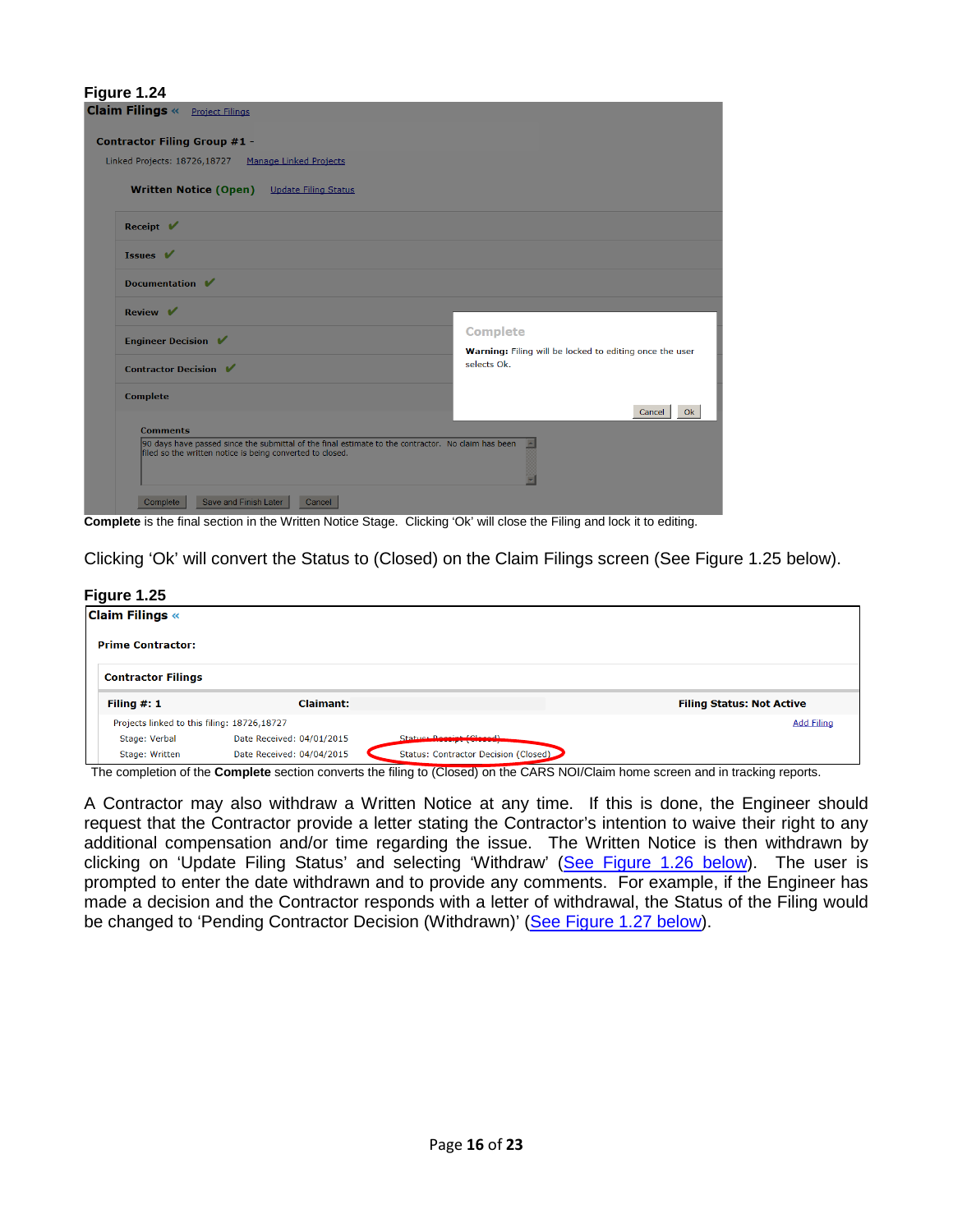<span id="page-16-0"></span>

| <b>Claim Filings &lt;&gt; Project Filings</b>    |                                                            |  |
|--------------------------------------------------|------------------------------------------------------------|--|
| Contractor Filing Group #3 - Dot Test Contractor |                                                            |  |
| Linked Projects: 19201,19321                     |                                                            |  |
|                                                  |                                                            |  |
| <b>Written Notice (Open)</b>                     | <b>Update Status</b><br>Withdraw<br>Update Status   Cancel |  |
|                                                  | Date Withdrawn                                             |  |
|                                                  | 05/04/2015                                                 |  |
|                                                  | Comments                                                   |  |
|                                                  | $\blacktriangle$                                           |  |
|                                                  |                                                            |  |
|                                                  |                                                            |  |
| Receipt V                                        |                                                            |  |
| Issues V                                         |                                                            |  |
| Documentation V                                  |                                                            |  |
| Review V                                         |                                                            |  |
| Engineer Decision                                |                                                            |  |
| Contractor Decision ✔                            |                                                            |  |
| <b>Complete</b>                                  |                                                            |  |
| <b>Comments</b>                                  |                                                            |  |
|                                                  |                                                            |  |
|                                                  |                                                            |  |
|                                                  |                                                            |  |
| Save and Finish Later<br>Complete                | Cancel                                                     |  |

Shows withdrawing an NOI

#### <span id="page-16-1"></span>**Figure 1.27**

| Filing $#: 7$                               | <b>Claimant: Dot Test Contractor</b> |                                                 |
|---------------------------------------------|--------------------------------------|-------------------------------------------------|
| Projects linked to this filing: 19201,19321 |                                      |                                                 |
| Stage: Verbal                               | Date Received: 02/23/2015            | Status: Receipt (Open)                          |
| Stage: Written                              | Date Received:                       | Status: Pending Contractor Decision (Withdrawn) |

Shows NOI that was in the Pending Contractor Decision Status before it was withdrawn

# **IV. Claim**

# **Background**

The Claim Stage is divided into 5 steps or sections. The sections were designed to correspond with the progression of the Claim process:

- 1. Receipt
- 2. Review
- 3. Engineer Decision
- 4. Contractor Decision
- 5. Complete

As with the Written Notice Stage, the bottom of each section contains options for 'Continue', 'Save and Finish Later', and 'Cancel.' Clicking 'Continue' will advance the user to the next section, but will also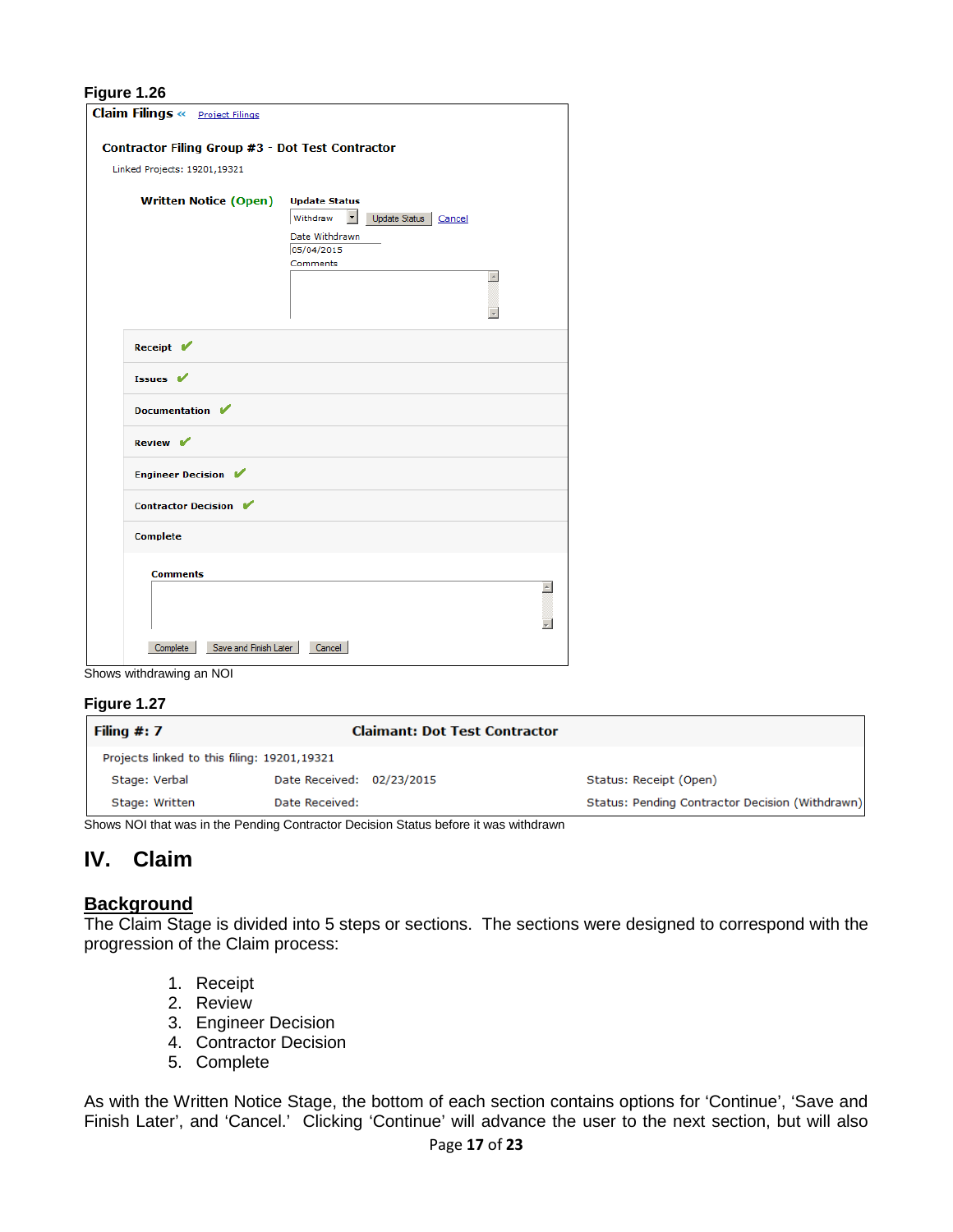cause some items (such as dates) to be locked to editing. If dates are unknown when entering information into the Filing, click 'Save and Finish Later' until dates are firmly established. Some information, such as the comment box, can still be edited after clicking 'Continue' and advancing to the next section. Figure 1.28 below shows a Filing that is in the Claim Stage with a Receipt (Open) Status.

#### **Figure 1.28**

| <b>Claim Filings «</b>                      |                           |                                             |                              |
|---------------------------------------------|---------------------------|---------------------------------------------|------------------------------|
| <b>Prime Contractor:</b>                    |                           |                                             |                              |
| <b>Contractor Filings</b>                   |                           |                                             |                              |
| Filing $#: 1$                               | <b>Claimant:</b>          |                                             | <b>Filing Status: Active</b> |
| Projects linked to this filing: 18726,18727 |                           |                                             |                              |
| Stage: Verbal                               | Date Received: 04/01/2015 | Status: Receipt (Closed)                    |                              |
| Stage: Written                              | Date Received: 04/04/2015 | <b>Status: Contractor Decision (Closed)</b> |                              |
| Stage: Claim                                | Date Received: 12/31/2015 | Status: Receipt (Open)                      |                              |

The Claim Filings screen showing an open Claim

### **Receipt**

Similar to the Written Notice Stage, the **Receipt** section is used to enter general information about the Claim.

### **Review**

The **Review** section contains a series of questions to assist the Engineer during the review process to determine whether all requirements for a properly submitted Claim have been met (See Figure 1.29 below).

#### **Figure 1.29**

| Receipt $\mathbf{V}$                                                                                                                                         |
|--------------------------------------------------------------------------------------------------------------------------------------------------------------|
| <b>Review</b>                                                                                                                                                |
| Date of Final Estimate: 10/31/2014                                                                                                                           |
| This claim is not properly submitted if any of the questions below are answered as 'No'                                                                      |
| Did the Contractor submit the claim within 90 calendar days of the final estimate?<br>C Yes @ No                                                             |
| Does the claim describe and detail all claim items originally submitted within the NOI?<br>⊙ Yes ONo                                                         |
| Is a detailed narrative provided according to 104.5 A?<br>⊙ Yes O No                                                                                         |
| Were copies of project documentation provided in support of the claim?<br>⊕ Yes ⊙No                                                                          |
| Were bid documents provided (If the contract did not require escrow of bid documentation?<br>$@$ Yes $@$ No                                                  |
| Was the amount of compensation and or time requested, detailed explanations and calculations provided for each claim item according to 109.03?<br>© Yes ∩ No |
| Were copies provided of all information previously required under 104.04 B, "Dispute Resolution"?<br>n Yes ∩ No                                              |
| Did the Contractor sign and notarize the claim in accordance with 104.05 B?<br>G Yes ONO                                                                     |
| Comments                                                                                                                                                     |
| Contractor failed to submit the claim within 90 calendar days of the final estimate<br>$\overline{\phantom{a}}$                                              |
| V                                                                                                                                                            |
| Save and Finish Later<br><b>Skip</b><br>Cancel<br>Continue                                                                                                   |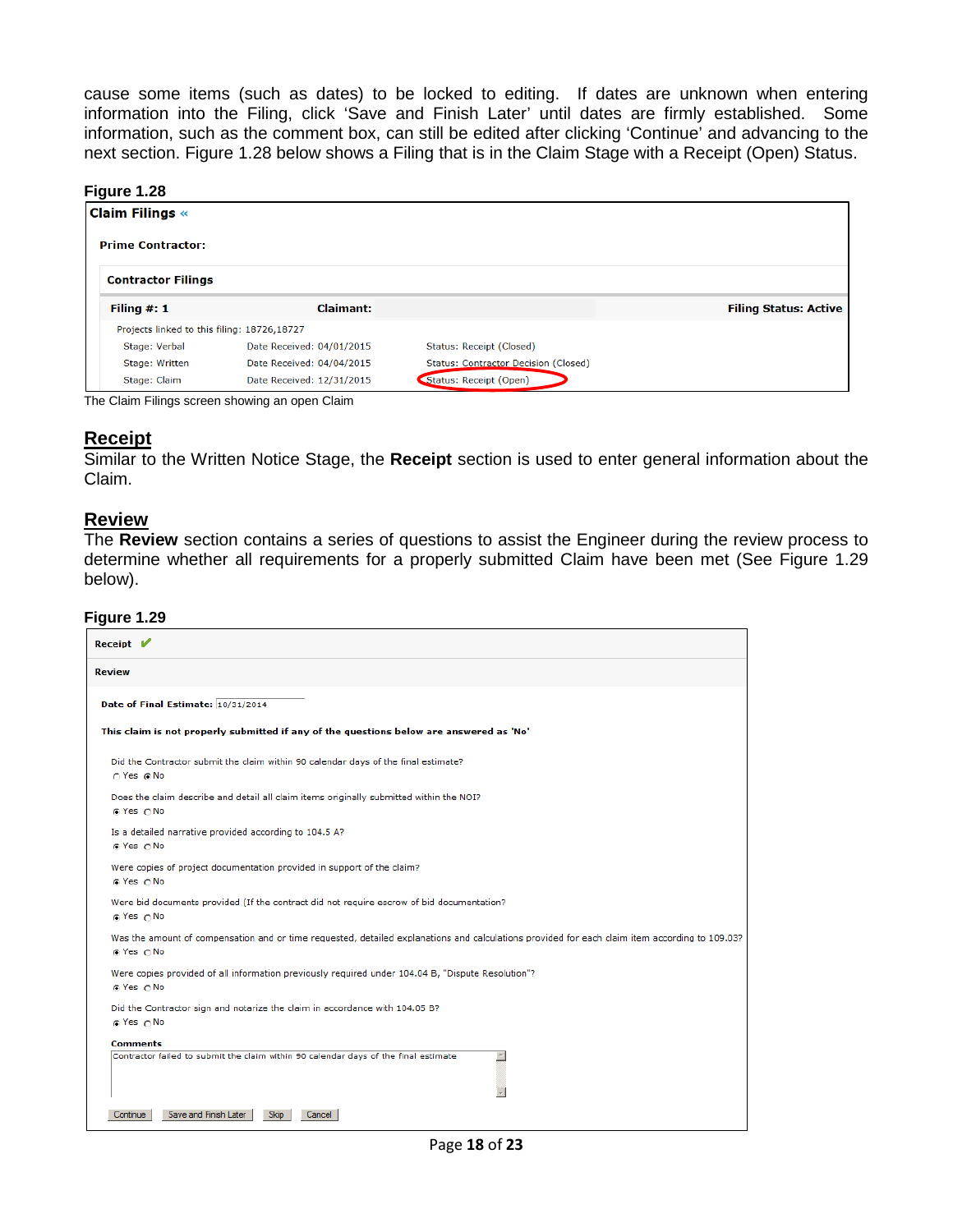# **Engineer Decision**

Similar to the Written Notice Stage, the **Engineer Decision** section is used to record the date of the Engineer's response to the Contractor's Claim. The letter will state the approval, partial approval, or disapproval of the Claim. Authority levels to settle a Claim are as defined on page 7 of [Section 8](https://www.dot.nd.gov/manuals/construction/constr-records/section8.pdf) in the Construction Records Manual.

- Approval: The Engineer has reviewed the Claim and approves granting the requested additional compensation and/or time related to the Claim.
- Partial Approval: The Engineer has reviewed the Claim and believes granting additional compensation and/or time is partially justified.
- Disapproval: The Engineer has determined the Claim does not have merit. The Engineer sends a response to the Contractor stating the reasons additional compensation and/or time is not warranted.

If extra compensation and/or time are granted for an approved or partially approved Claim, then a change order and a Release and Settlement Agreement are created to resolve the Claim and absolve the NDDOT of further liability. A statement should be included in the change order stating that the change order resolves the Claim. Upon signing of the change order and the Release and Settlement Agreement, the Contractor agrees to the terms of the settlement and any additional compensation regarding this issue will be denied.

The fields in the **Engineer Decision** section can be edited, if needed, after continuing to the next section.

# **Contractor's Decision**

Three things can happen after the Engineer responds to a Claim:

- 1. The Engineer's decision is accepted by the Contractor
- 2. The Engineer's decision is rejected by the Contractor or
- 3. The Contractor does not respond

# **1. Engineer's Decision is Accepted:**

If the Contractor accepts the Engineer's decision, the Engineer selects 'Yes' under 'Engineer's Decision Accepted'. This signifies that the Claim has been resolved and the **Complete** section can then be completed in order to show a Status of 'Contractor Decision (Closed)' on the Claim Filings screen.

### **2. Engineer's Decision is Rejected:**

If the Contractor disagrees with the Engineer's decision, the Engineer will enter the date of the Contractor's response and select 'No' under 'Engineer's Decision Accepted'. The section will then prompt the Engineer whether arbitration or mediation has been requested by the Contractor.

<span id="page-18-0"></span>a) If 'Arbitration' is selected, the CARS program will automatically calculate the deadline by which the Contractor can request arbitration, which is 90 days after the Engineer's response to the Claim (See [NDCC Chapter 24-02-26.1\)](http://www.legis.nd.gov/cencode/t24c02.pdf?20150505082149). The Engineer is then asked to enter the date of the request under 'Date of Arbitration Request' and any comments before continuing to the **Complete** section [\(See Figure 1.30 below\)](#page-18-0).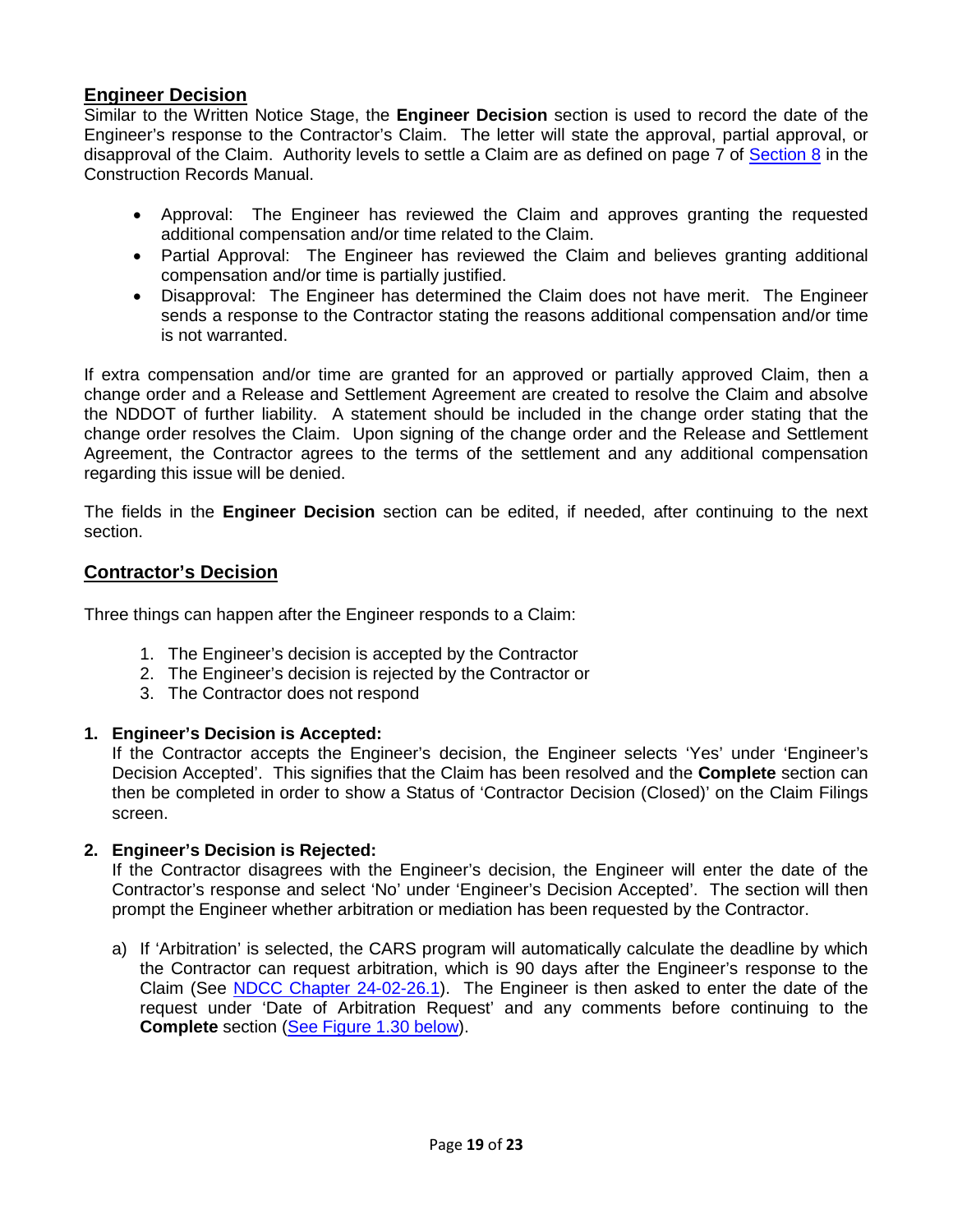|                                                    | <b>Claim (Open)</b> Update Filing Status          | <b>Linked Notices</b> |
|----------------------------------------------------|---------------------------------------------------|-----------------------|
| Receipt $\mathbf{V}$                               |                                                   |                       |
| Review $\mathbf{\nabla}$                           |                                                   |                       |
| <b>Engineer Decision ↓</b>                         |                                                   |                       |
| <b>Contractor Decision</b>                         |                                                   |                       |
| <b>Date of Contractor's Response</b><br>02/19/2016 |                                                   |                       |
| <b>Engineer's Decision Accepted</b>                |                                                   |                       |
| $\bigcap$ Yes $\bigcap$ No                         |                                                   |                       |
| <b>Arbitration or Mediation?</b>                   |                                                   |                       |
| Arbitration  C Mediation                           |                                                   |                       |
|                                                    | Request for Arbitration due on/before: 05/14/2016 |                       |
| <b>Date of Arbitration Request</b>                 |                                                   |                       |
| 03/01/2016                                         |                                                   |                       |
| <b>Comments</b>                                    |                                                   |                       |
|                                                    |                                                   | $\blacktriangle$      |
|                                                    |                                                   |                       |
|                                                    |                                                   |                       |
| Continue                                           | Cancel                                            |                       |

The **Contractor Decision** section in the Claim Stage

If the Contractor doesn't respond to the Engineer's letter denying the Claim, then the **Contractor Decision** section should remain in an (Open) Status until the Claim is either rescinded, 90 days expire from the date of the Engineer's response, the Claim is resolved, or the Contractor signs the final payment statement. The Claim Filings screen should show the Status of the Claim as 'Pending Contractor Decision (Open) [\(See Figure 1.31](#page-20-0) Below).

If 90 days pass after the Engineer's response without the Contractor requesting arbitration, the Claim is resolved, or the Contractor signs the final payment statement, the user should continue to the **Complete** section and the Claim should be (Closed).

b) If 'Mediation' is selected, there is no deadline for the Contractor's request to mediate, except that which is stated in Section 104.05 of the Standard Specifications. Section 104.05 states that by signing the final payment, the Contractor accepts the amount stated as full and final payment on the contract and waives all rights to any further payments to the contract. After selecting 'Mediation', the Engineer should enter any comments before advancing to the **Complete** section.

If the Contractor doesn't respond to the Engineer's letter denying the Claim, then the **Contractor Decision** section should remain in an (Open) Status until the Claim is either rescinded, the Claim is resolved, or the Contractor signs the final payment statement. The Claim Filings screen should show the Status of the Claim as 'Pending Contractor Decision (Open) [\(See Figure 1.31 Below\)](#page-20-0).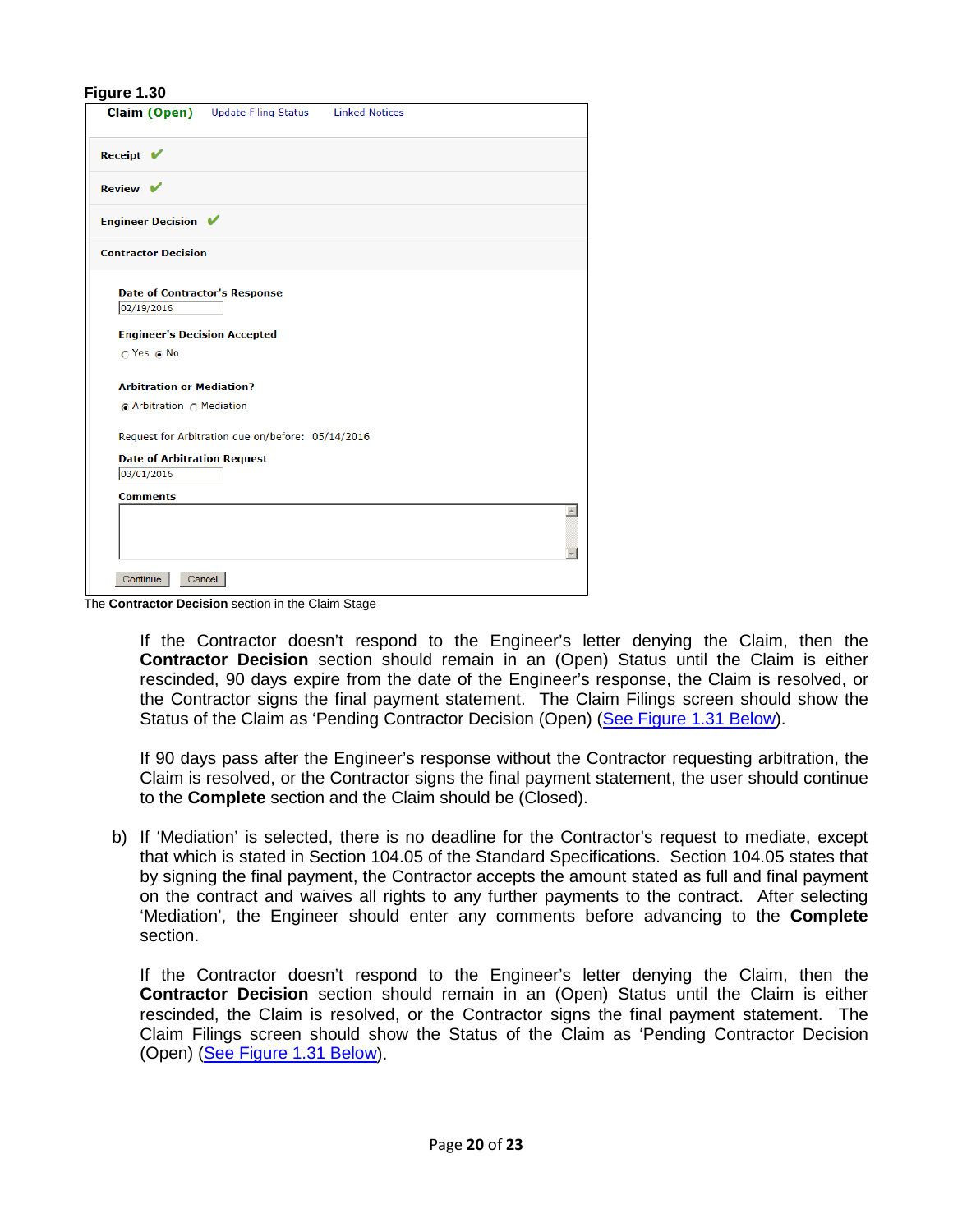<span id="page-20-0"></span>

| Figure 1.31               | Construction Automated Records System                              |                                      |
|---------------------------|--------------------------------------------------------------------|--------------------------------------|
| Project: DOT TEST PROJECT |                                                                    |                                      |
|                           | SubProject: 1 - WIDENING, MINE & BLEND, SELECT REGRADE, HOT BITUMI |                                      |
| <b>Claim Filings «</b>    | <b>Prime Contractor: Dot Test Contractor</b>                       |                                      |
|                           |                                                                    |                                      |
| <b>Contractor Filings</b> |                                                                    |                                      |
| Filing $#: 1$             |                                                                    | <b>Claimant: Dot Test Contractor</b> |
|                           | Projects linked to this filing: 19201,19321                        |                                      |
| Stage: Verbal             | Date Received: 02/10/2015                                          | Status: Receipt (Closed)             |
| Stage: Written            | Date Received: 02/18/2015                                          | Status: Contractor Decision (Closed) |

The Claim Filings screen showing an open Claim

# **Arbitration/Mediation**

If a Contractor rejects the Engineer's decision, the Engineer will complete the **Contractor Decision** section as outlined above before advancing to the Arbitration/Mediation section. This section will only be visible if the Contractor rejects the Engineer's decision. This section is used to enter the details of the settlement (See Figure 1.32 below). The settlement reached during arbitration is legally binding. However, the decision reached during mediation is not. In the event of mediation, the Contractor may choose to pursue the Claim further.

# **Figure 1.32**

|                                             | <b>Claim (Open)</b> Update Filing Status | <b>Linked Notices</b> |
|---------------------------------------------|------------------------------------------|-----------------------|
| Receipt $\mathbf{V}$                        |                                          |                       |
| Review $V$                                  |                                          |                       |
| <b>Engineer Decision</b> ✔                  |                                          |                       |
| Contractor Decision ✔                       |                                          |                       |
| <b>Arbitration / Mediation</b>              |                                          |                       |
| <b>Date of Settlement</b>                   |                                          |                       |
| <b>Contract Adjustment</b><br><b>Amount</b> | <b>Number of Days</b>                    | Day Type              |
|                                             |                                          |                       |
| <b>Comments</b>                             |                                          |                       |
|                                             |                                          |                       |
|                                             |                                          |                       |
| Continue                                    | Save and Finish Later                    | Cancel                |

The **Arbitration/Mediation** section is unlocked if selected in the **Contractor Decision** section

Prior to clicking 'Continue' in the Arbitration/Mediation section, the Claim Filings screen will display the Status of the Claim as 'Pending Arbitration/Mediation (Open)' (See Figure1.33 below).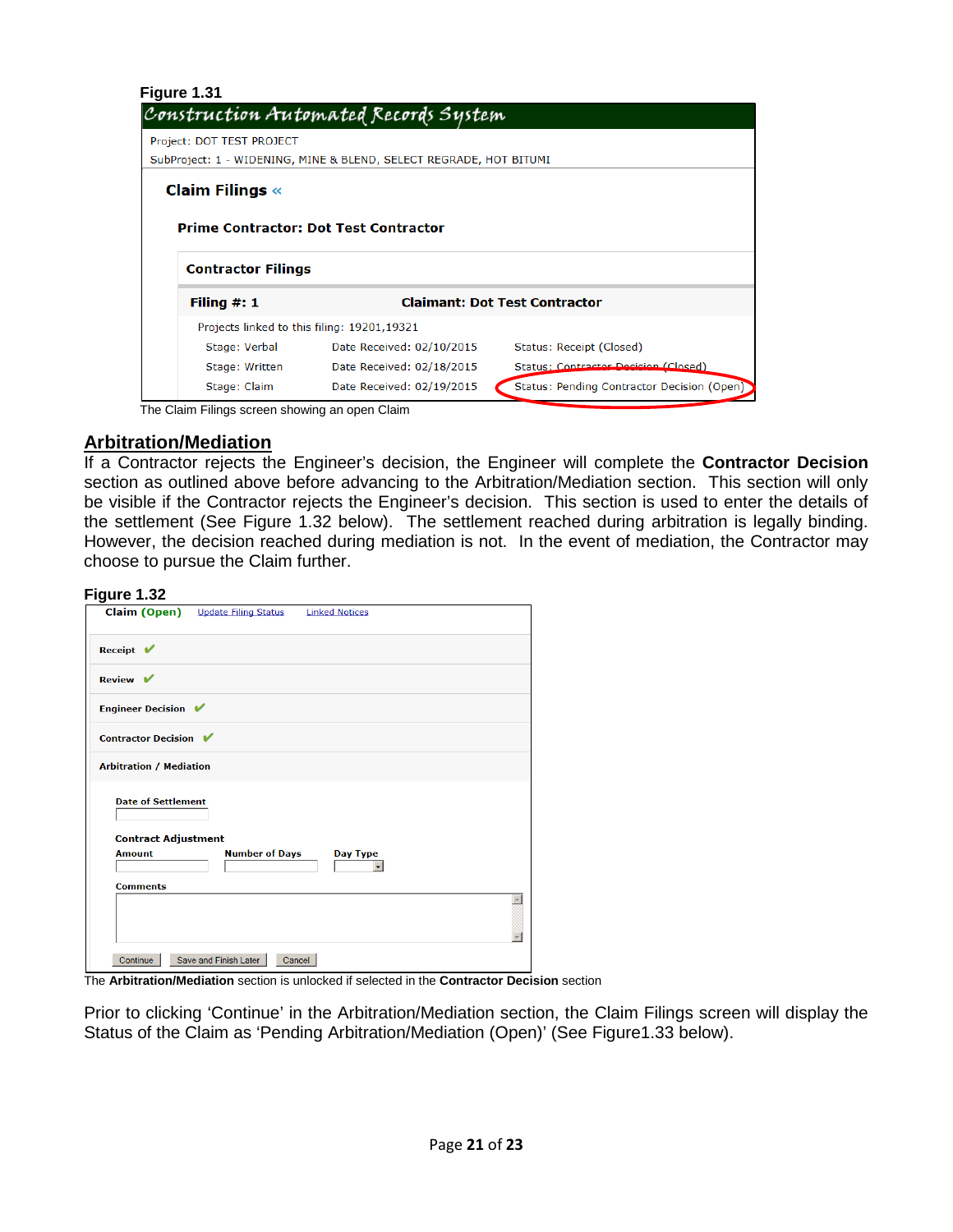| Filing $#: 3$                               |                           | <b>Claimant: Dot Test Contractor</b> |                                              | <b>Filing Status: Active</b> |
|---------------------------------------------|---------------------------|--------------------------------------|----------------------------------------------|------------------------------|
| Projects linked to this filing: 19201,19321 |                           |                                      |                                              |                              |
| Stage: Verbal                               | Date Received: 02/28/2015 |                                      | Status: Receipt (Closed)                     |                              |
| Stage: Written                              | Date Received: 03/05/2015 |                                      | Status: Contractor Decision (Closed)         |                              |
| Stage: Claim                                | Date Received: 05/05/2015 |                                      | Status: Pending Arbitration/Mediation (Open) |                              |

A Filing Group pending arbitration

### **Complete**

Once a Claim has been either resolved in the **Contractor Decision** section or the **Arbitration/Mediation** section, the Engineer can advance to the **Complete** section. The Engineer will be prompted to enter in any comments before clicking 'Complete'. After clicking 'Complete', the Status will then be shown as either Contractor Decision (Closed) or 'Arbitration/Mediation (Closed)' and the Filing Status will be shown as 'Filing Status: Not Active' (See Figure 1.34 Below).

#### **Figure 1.34**

| Filing #: 14   |                                             | <b>Claimant: Dot Test Contractor</b> |                                        | <b>Filing Status: Not Active</b> |
|----------------|---------------------------------------------|--------------------------------------|----------------------------------------|----------------------------------|
|                | Projects linked to this filing: 19201,19321 |                                      |                                        |                                  |
| Stage: Verbal  | Date Received: 04/30/2015                   |                                      | Status: Receipt (Closed)               |                                  |
| Stage: Written | Date Received: 05/04/2015                   |                                      | Status: Contractor Decision (Closed)   |                                  |
| Stage: Claim   | Date Received:                              |                                      | Status: Contractor Decision (Closed)   |                                  |
| Filing $#: 1$  |                                             | <b>Claimant: Dot Test Contractor</b> |                                        | <b>Filing Status: Not Active</b> |
|                | Projects linked to this filing: 19201,19321 |                                      |                                        |                                  |
| Stage: Verbal  | Date Received: 02/10/2015                   |                                      | Status: Receipt (Closed)               |                                  |
| Stage: Written | Date Received: 02/18/2015                   |                                      | Status: Contractor Decision (Closed)   |                                  |
| Stage: Claim   | Date Received: 02/19/2015                   |                                      | Status: Arbitration/Mediation (Closed) |                                  |